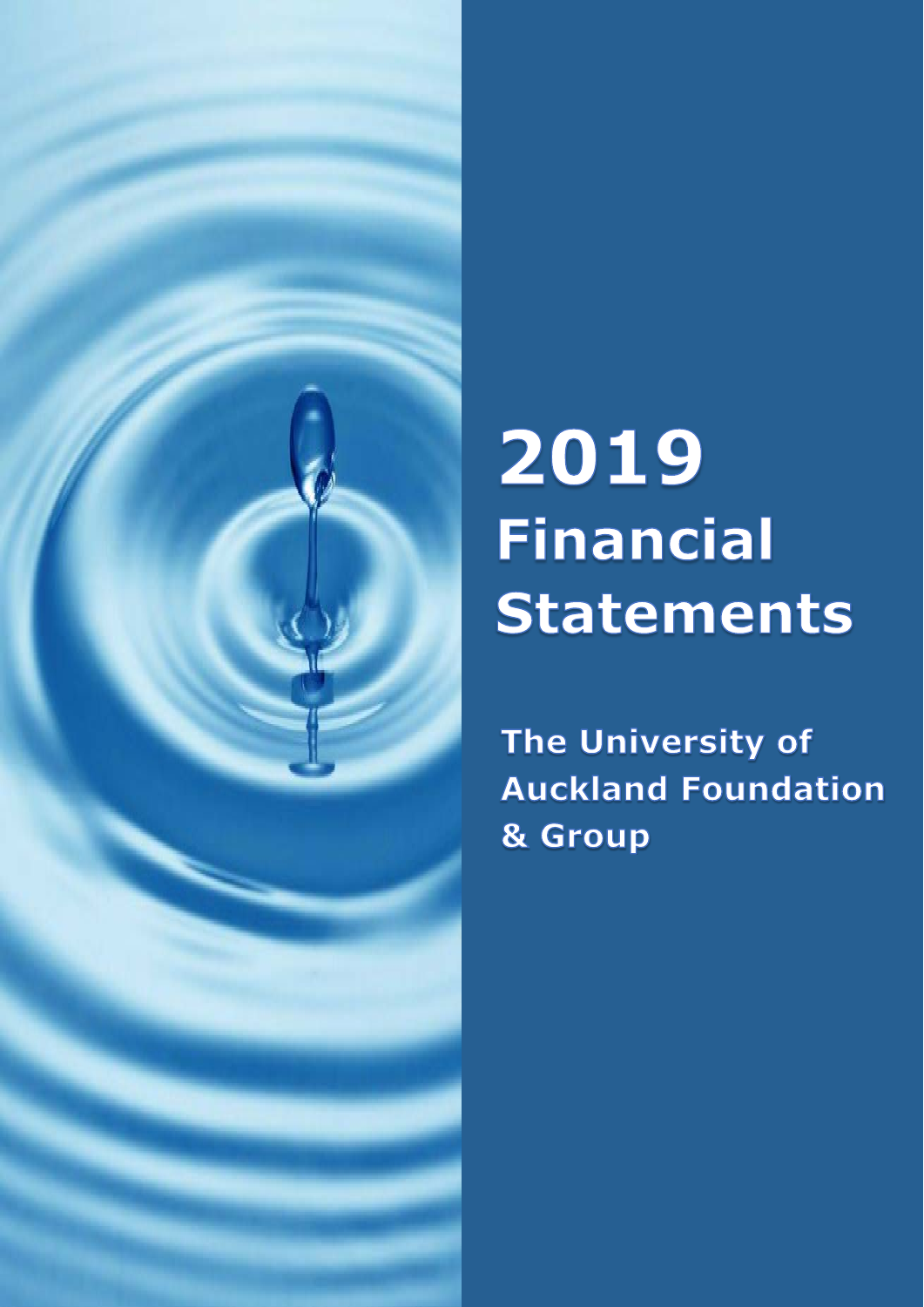# **Contents**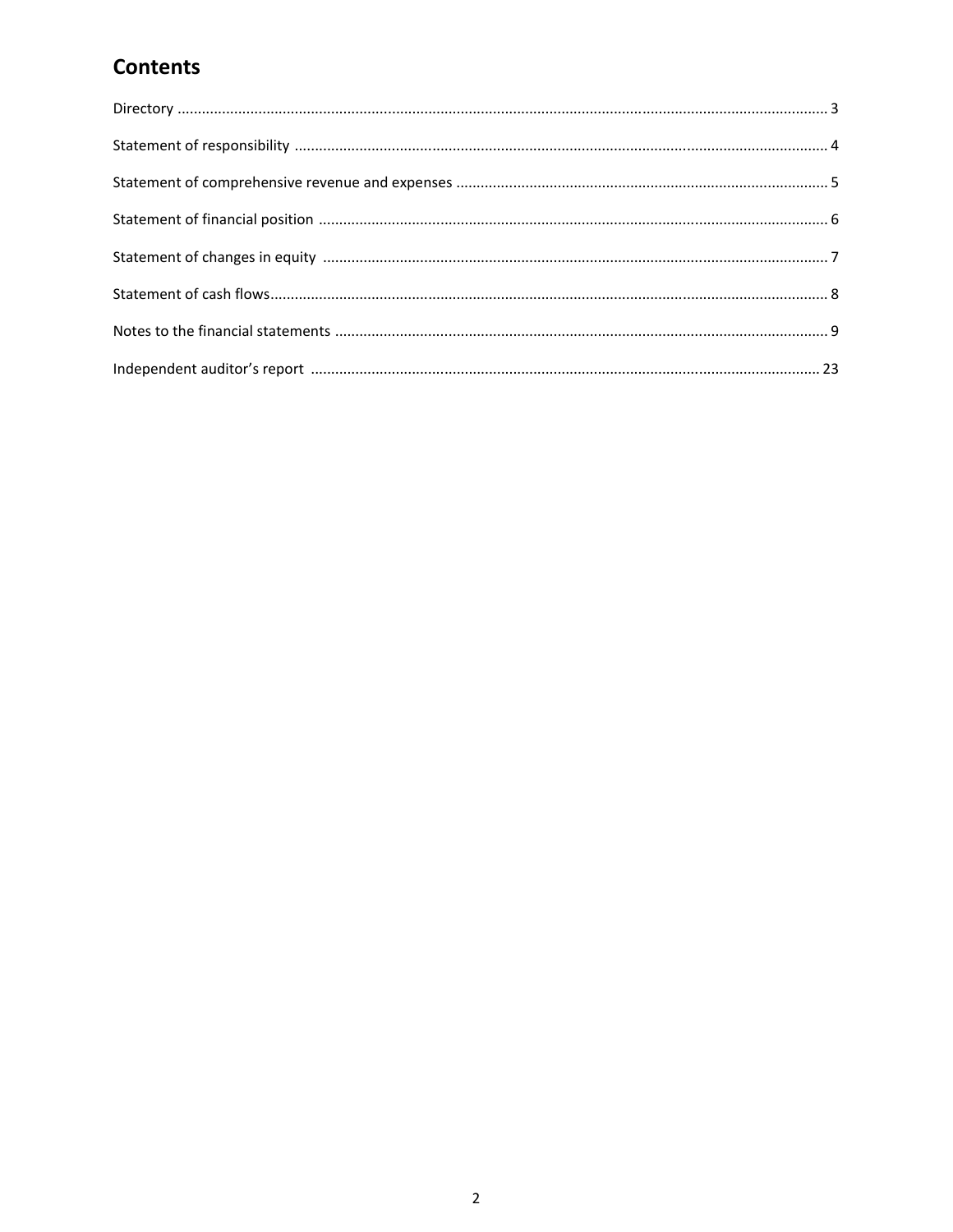# **Directory**

## As at 31 December 2019

| <b>TRUSTEES</b>      | Mr Geoff Ricketts (Chair)                           |
|----------------------|-----------------------------------------------------|
|                      | Mr David Carter                                     |
|                      | Mr Hugh Fletcher (retired 29 November 2019)         |
|                      | Mr Roger France                                     |
|                      | Ms Elizabeth Hickey                                 |
|                      | Mr Jonathan Mason                                   |
|                      | Dr Arthur Morris                                    |
|                      | Ms Sarah Roberts                                    |
|                      | Ms Lyndy Sainsbury                                  |
|                      | Ms Cecilia Tarrant                                  |
| <b>AUDITOR</b>       | Ernst & Young                                       |
|                      | 2 Takutai Square                                    |
|                      | Auckland 1010                                       |
| <b>SOLICITOR</b>     | <b>TGT Legal</b>                                    |
|                      | Level 7, 3-13 Shortland Street                      |
|                      | Auckland 1140                                       |
|                      |                                                     |
| <b>BANKER</b>        | <b>Bank of New Zealand</b>                          |
|                      | <b>Cnr Queen and Shortland Streets</b>              |
|                      | Auckland 1010                                       |
|                      |                                                     |
| PRINCIPAL ACTIVITY   | The raising and stewardship of funds for charitable |
|                      | purposes as defined by the Trust Deed.              |
| <b>TRUST ADDRESS</b> | <b>University House</b>                             |
|                      | 19A Princes Street                                  |
|                      | Auckland 1010                                       |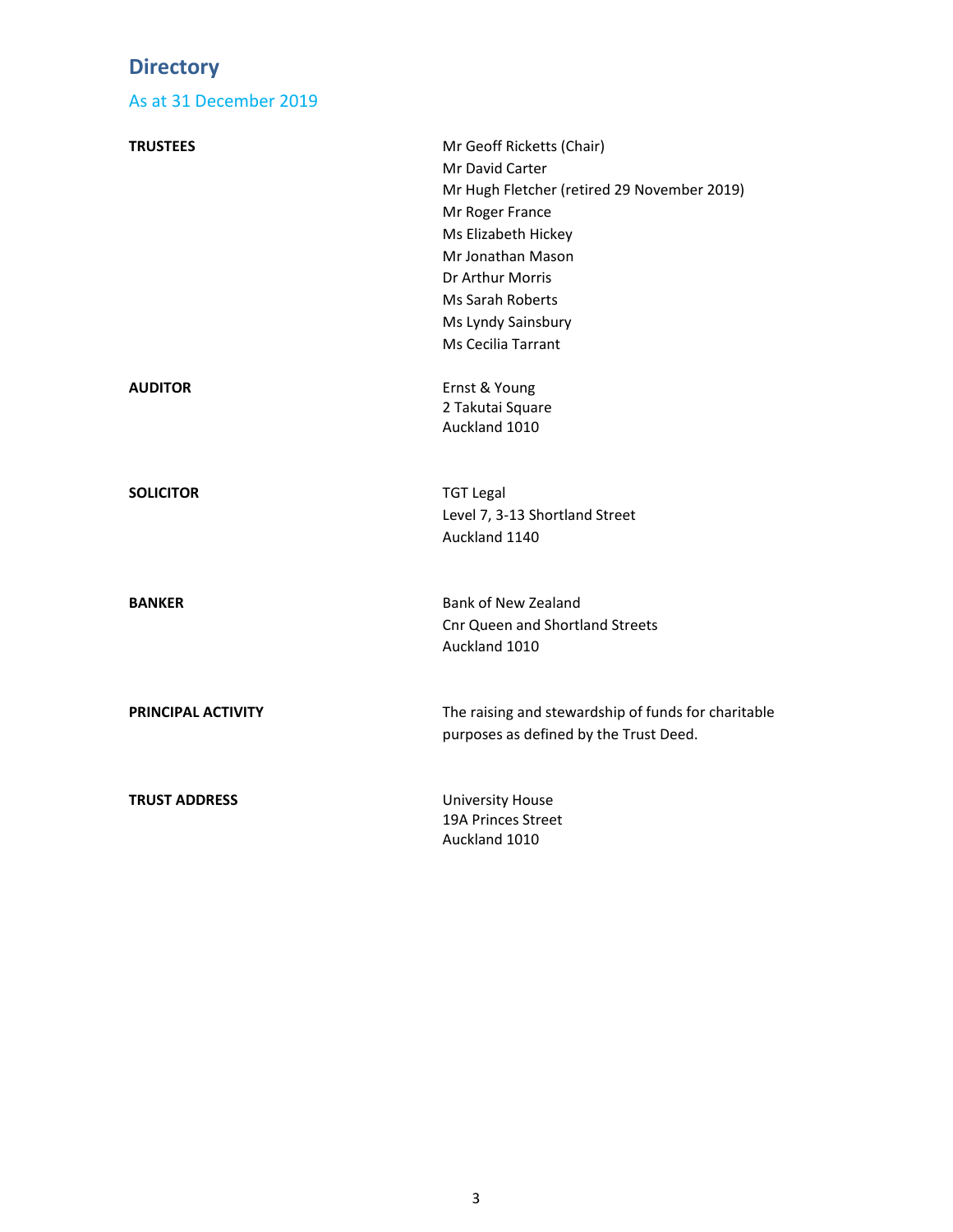## **Statement of responsibility**

- The trustees and management of the University of Auckland Foundation accept responsibility for the preparation of the Financial Statements and the judgements used in them.
- The trustees and management of the University of Auckland Foundation accept responsibility for  $\bullet$ establishing and maintaining a system of internal control which has been designed to provide reasonable assurance as to the integrity and reliability of financial reporting.
- In the opinion of the trustees and management of the University of Auckland Foundation, the financial  $\bullet$ statements for the year ended 31 December 2019 fairly reflect the financial position and operations of the University of Auckland Foundation.
- The trustees of the University of Auckland Foundation have reviewed these financial statements at its  $\bullet$ meeting on 13 March 2020 and formally adopted these financial statements for issue on 13 March 2020.

**Geoff Ricketts** CHAIRPERSON

Elizabeth Hickey **TRUSTEE**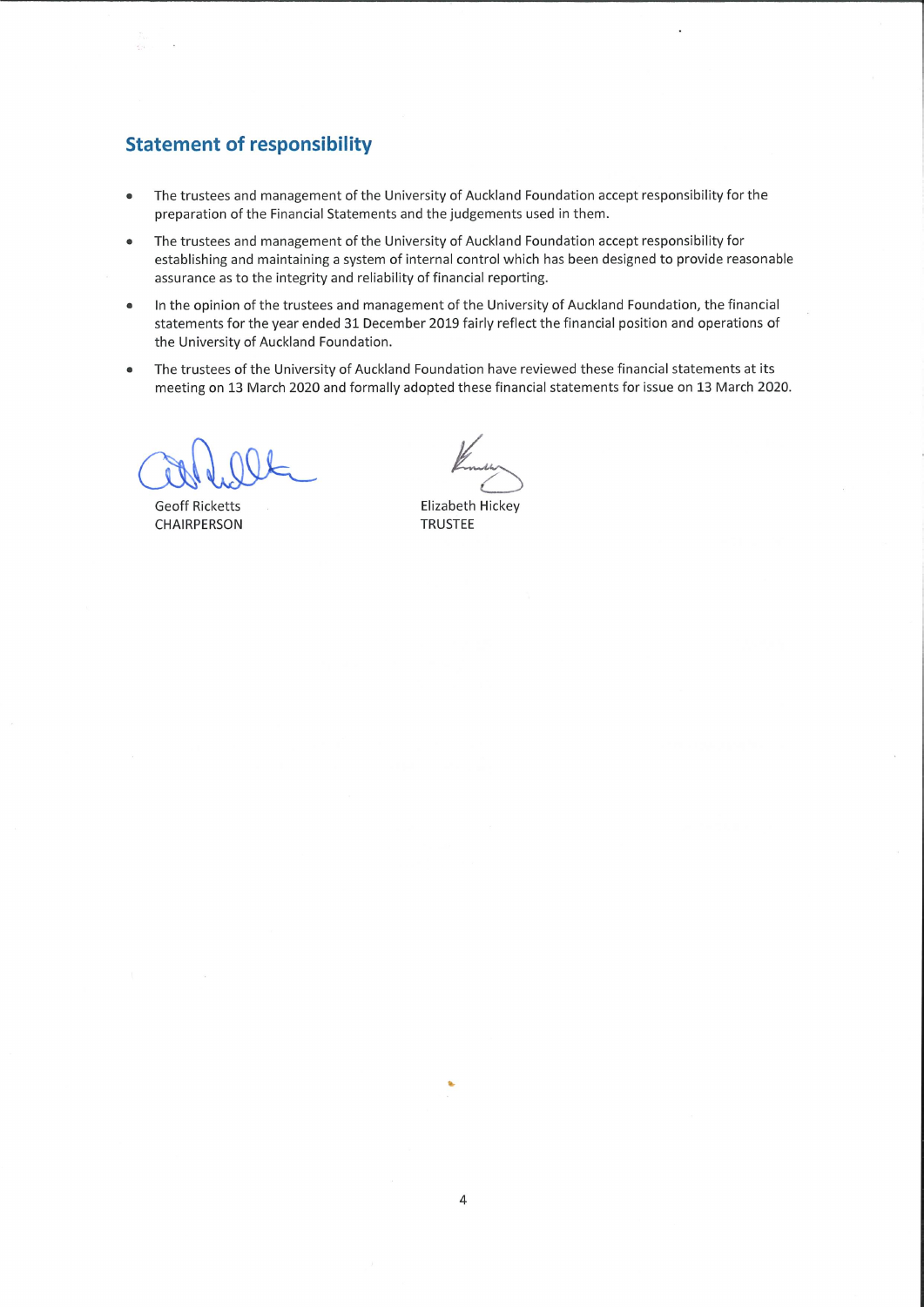# **Statement of comprehensive revenue and expenses**

For the year ended 31 December 2019

|                                         |              | <b>Group</b> |        | <b>Foundation</b> |        |
|-----------------------------------------|--------------|--------------|--------|-------------------|--------|
|                                         |              | 2019         | 2018   | 2019              | 2018   |
|                                         | <b>Notes</b> | \$'000       | \$'000 | \$'000            | \$'000 |
| Revenue                                 |              |              |        |                   |        |
| Gifts and legacies                      | 2            | 31,104       | 40,131 | 13,608            | 19,472 |
| Gain on investments                     | 3            | 34,907       | 2,118  | 26,943            | 1,439  |
| Reversal of impairment loss on          |              |              |        |                   |        |
| Entrepreneurial Challenge investment    |              |              | 150    |                   | 150    |
| <b>Total revenue</b>                    |              | 66,011       | 42,399 | 40,551            | 21,061 |
|                                         |              |              |        |                   |        |
| <b>Expenses</b>                         |              |              |        |                   |        |
| Distributions and grants                | 4            | 31,489       | 24,790 | 18,328            | 15,412 |
| <b>Administration costs</b>             | 5            | 613          | 399    | 453               | 280    |
| Total expenses                          |              | 32,102       | 25,189 | 18,781            | 15,692 |
|                                         |              |              |        |                   |        |
| <b>Net surplus</b>                      |              | 33,909       | 17,210 | 21,770            | 5,369  |
| Total comprehensive revenue and expense |              | 33,909       | 17,210 | 21,770            | 5,369  |

The accompanying Notes to the Financial Statements on pages 9 to 23 form part of and should be read in conjunction with these financial statements.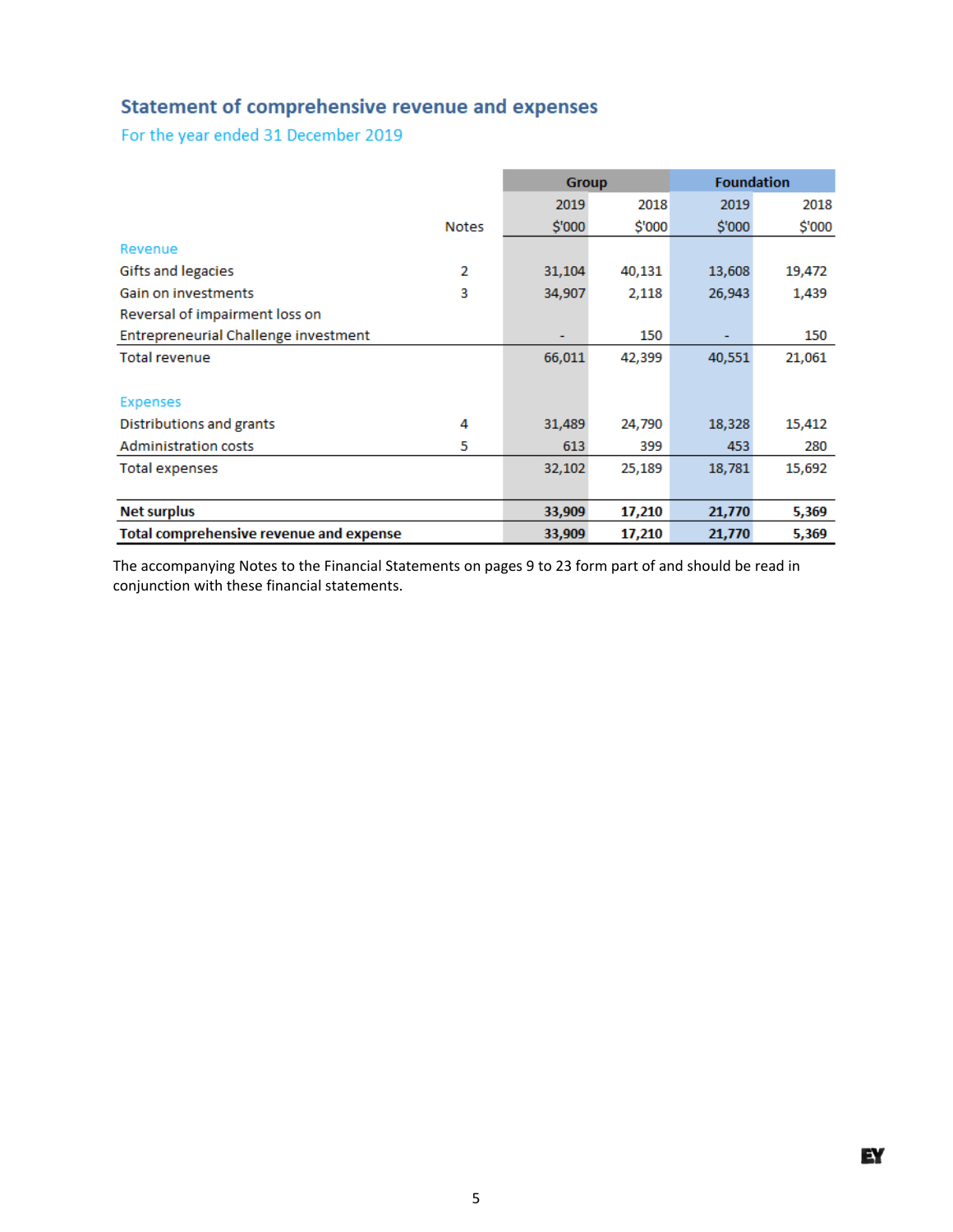# **Statement of financial position**

As at 31 December 2019

|                                              |              | <b>Group</b> |         | <b>Foundation</b> |         |
|----------------------------------------------|--------------|--------------|---------|-------------------|---------|
|                                              |              | 2019         | 2018    | 2019              | 2018    |
|                                              | <b>Notes</b> | \$'000       | \$'000  | \$'000            | \$'000  |
| <b>Current assets</b>                        |              |              |         |                   |         |
| Cash and cash equivalents *                  |              | 33,795       | 17,289  | 22,375            | 10,970  |
| Short term bank deposits *                   |              | 22,138       | 23,534  | 12,771            | 15,787  |
| <b>Entrepreneurial Challenge investments</b> |              |              | 175     |                   | 175     |
| Derivative financial instruments             |              | 1,540        | 247     | 1,183             | 195     |
| <b>Total current assets</b>                  | 10           | 57,473       | 41,245  | 36,329            | 27,127  |
|                                              |              |              |         |                   |         |
| Non-current assets                           |              |              |         |                   |         |
| Long term bank deposits *                    |              | 24,262       | 36,485  | 16,334            | 25,657  |
| Managed investments                          |              | 212,006      | 169,022 | 159,891           | 131,643 |
| Other long term investments                  |              |              | 1,500   |                   | 1,185   |
| <b>Total non-current assets</b>              | 10           | 236,268      | 207,007 | 176,225           | 158,485 |
| <b>Total assets</b>                          |              | 293,741      | 248,252 | 212,554           | 185,612 |
|                                              |              |              |         |                   |         |
| <b>Current liabilities</b>                   |              |              |         |                   |         |
| Accounts payable                             |              | 69           | 105     | 69                | 86      |
| Grants payable                               |              | 36,176       | 24,560  | 19,430            | 11,404  |
| <b>Total current liabilities</b>             | 10           | 36,245       | 24,665  | 19,499            | 11,490  |
| <b>Net assets</b>                            |              | 257,496      | 223,587 | 193,055           | 174,122 |
|                                              |              |              |         |                   |         |
| <b>Trust equity</b>                          | 7            | 257,496      | 223,587 | 193,055           | 174,122 |

\* Comparative information has been reclassified to ensure consistency with current year presentation

The accompanying Notes to the Financial Statements on pages 9 to 23 form part of and should be read in conjunction with these financial statements.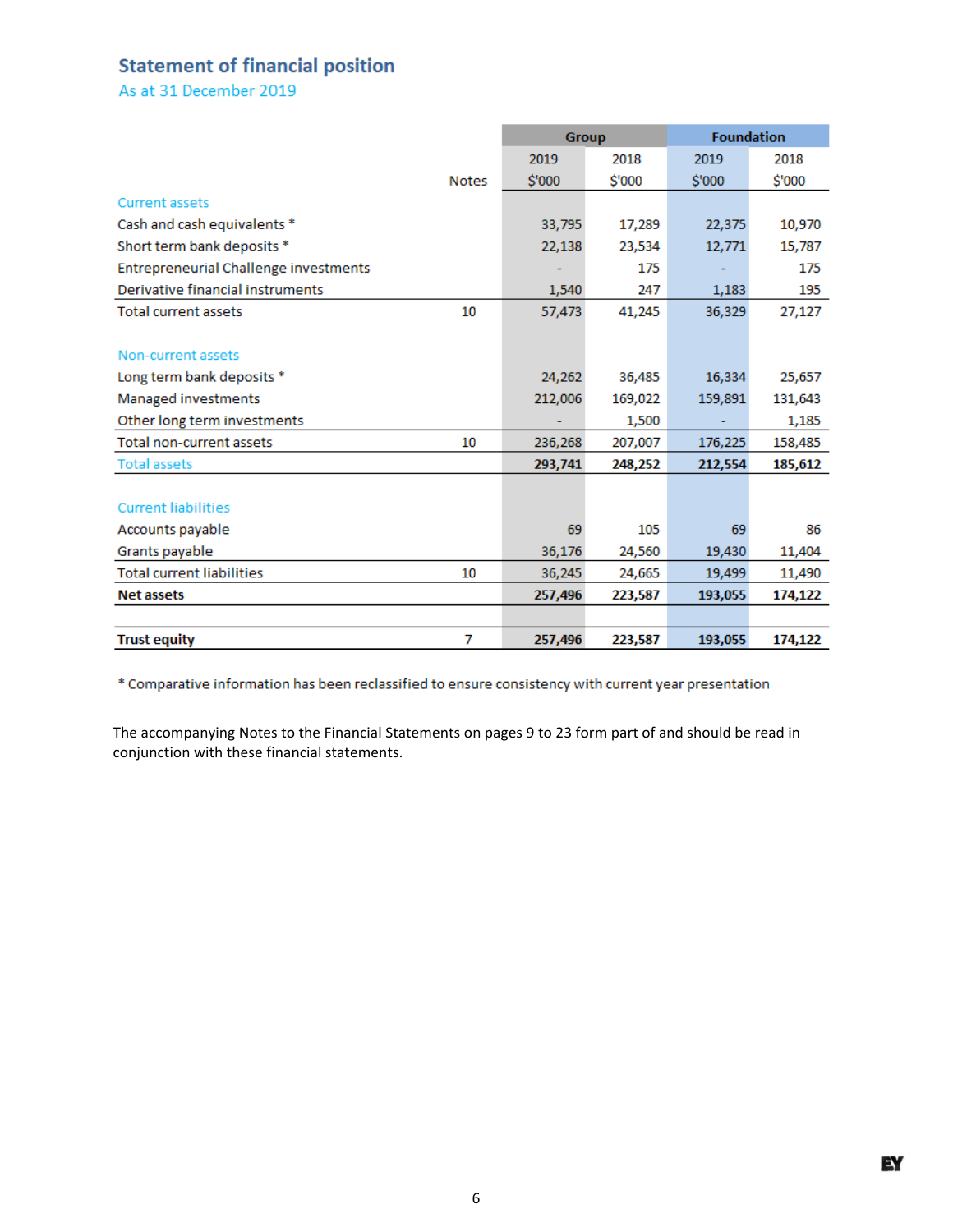# **Statement of changes in equity**

For the year ended 31 December 2019

|                                         |              | <b>Group</b> |         | <b>Foundation</b> |         |
|-----------------------------------------|--------------|--------------|---------|-------------------|---------|
|                                         |              | 2019         | 2018    | 2019              | 2018    |
|                                         | <b>Notes</b> | \$'000       | \$'000  | \$'000            | \$'000  |
|                                         |              |              |         |                   |         |
| Trust equity as at 1 January            |              | 223,587      | 206.377 | 174,122           | 168,757 |
| Total comprehensive revenue and expense |              | 33,909       | 17,210  | 21,770            | 5,369   |
| Transfer from/(to) controlled entity*   | 9            |              |         | (2,837)           | (4)     |
| Trust equity as at 31 December          |              | 257,496      | 223,587 | 193,055           | 174,122 |

\* The University of Auckland School of Medicine Foundation

The accompanying Notes to the Financial Statements on pages 9 to 23 form part of and should be read in conjunction with these financial statements.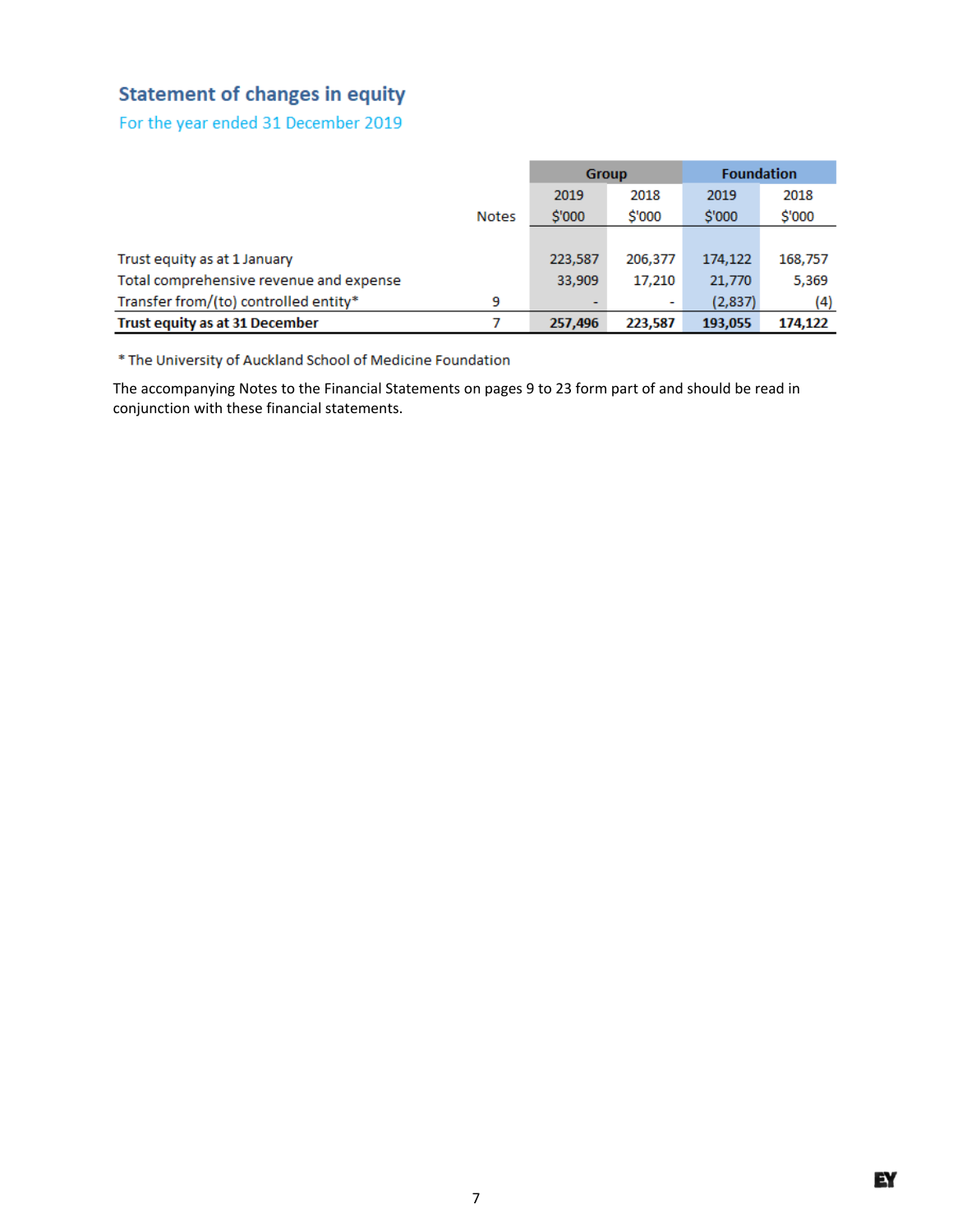## **Statement of cash flows**

For the year ended 31 December 2019

|                                                      |              | <b>Group</b> |           | <b>Foundation</b> |           |
|------------------------------------------------------|--------------|--------------|-----------|-------------------|-----------|
|                                                      |              | 2019         | 2018      | 2019              | 2018      |
|                                                      | <b>Notes</b> | \$'000       | \$'000    | \$'000            | \$'000    |
| Cash flows from operating activities                 |              |              |           |                   |           |
| Gifts and legacies                                   |              | 30,705       | 39,685    | 13,314            | 19,140    |
| Interest received                                    |              | 2,441        | 2,907     | 1,635             | 1,968     |
| Distributions and grants                             |              | (19, 811)    | (18, 271) | (10, 239)         | (10, 855) |
| Payments to suppliers                                |              | (257)        | (26)      | (198)             | (19)      |
| Net cash provided by/(used in) operating activities  | 8            | 13,078       | 24,295    | 4,512             | 10,234    |
|                                                      |              |              |           |                   |           |
| Cash flows from investing activities                 |              |              |           |                   |           |
| Sale of financial assets                             |              | 39,773       | 29,211    | 28,950            | 20,141    |
| Purchase of financial assets *                       |              | (36,345)     | (38,388)  | (22,057)          | (20,955)  |
| Net cash provided by/(used in) investing activities  |              | 3,428        | (9, 177)  | 6,893             | (814)     |
|                                                      |              |              |           |                   |           |
| Cash flows from financing activities                 |              |              |           |                   |           |
| Transfer from controlled entity**                    |              |              |           |                   | (4)       |
| Net cash provided by/(used in) financing activities  |              |              |           |                   | (4)       |
|                                                      |              |              |           |                   |           |
| Net increase/(decrease) in cash and cash equivalents |              | 16,506       | 15,118    | 11,405            | 9,416     |
| Cash and cash equivalents as at 1 January            |              | 17,289       | 2,171     | 10,970            | 1,554     |
| Cash and cash equivalents as at 31 December          |              | 33,795       | 17,289    | 22,375            | 10,970    |

\* Comparative information has been reclassified to ensure consistency with current year presentation \*\* The University of Auckland School of Medicine Foundation

The accompanying Notes to the Financial Statements on pages 9 to 23 form part of and should be read in conjunction with these financial statements.

Cash flows are classified into three sources:

## Operating activities

 Operating activities include all transactions and other events that are not investing or financing activities

#### Investing activities

 Those activities relating to the acquisition holding and disposal of fixed and financial assets (being investments not falling within the definition of cash or cash equivalents).

#### Financing activities

 Those activities that result in changes in the size and composition of the contributed capital and borrowings of the entity.

Cash and cash equivalents comprise cash on hand, cash in banks and investments in highly liquid investments with original maturities of 90 days or less, that are readily convertible to known amounts of cash and which are subject to an insignificant risk of changes in value.

The carrying value of cash at bank, call deposits, and term deposits with maturities less than three months approximates their fair value.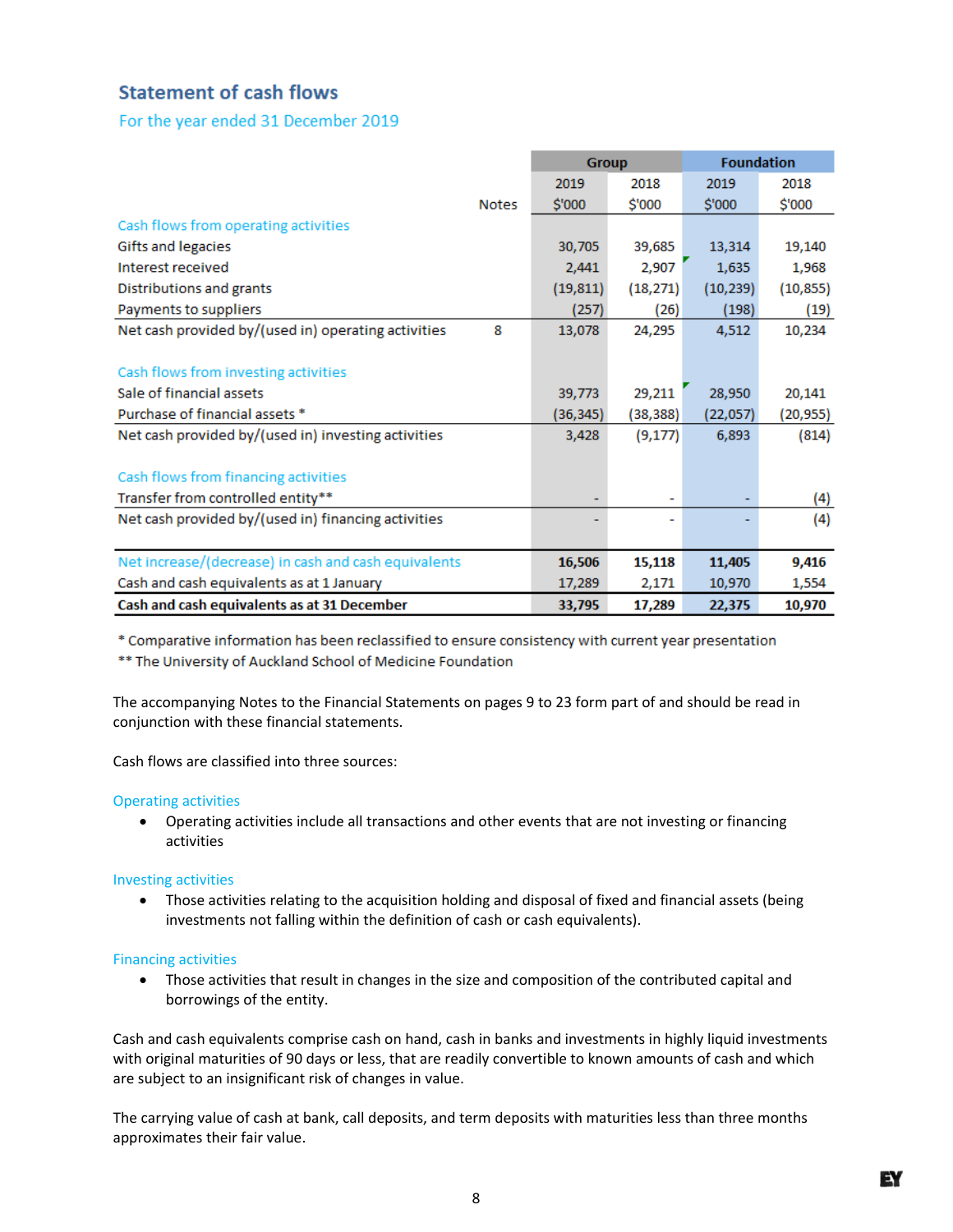## Notes to the Financial Statements

For the year ended 31 December 2019

## 1. Statement of accounting policies

#### **1.1 Reporting entity**

The University of Auckland Foundation (the Foundation) and The University of Auckland School of Medicine Foundation (SOMF) together comprise the consolidated entity (the Group). Each is a charitable entity domiciled in New Zealand and registered under the Charities Act 2005. The Foundation was established by deed of trust dated 28 November 2002 and subsequently amended on 13 September 2013. A variation to the trust deed establishing the School of Medicine Foundation granted the Foundation the power to appoint the SOMF Trustees. This power of appointment was formally accepted with effect from 1 January 2008.

The Group and Foundation are designated as not‐for‐ profit public benefit entities for the purpose of complying with Generally Accepted Accounting Practice in New Zealand (NZ GAAP).

The financial statements of the Group and the Foundation for the year ended 31 December 2019 were authorised for issue by the Trustees on 13 March 2020.

The principal activity of the Group is to assist in the raising and to undertake the stewardship of funds for charitable purposes as defined by the respective deeds of trust being every purpose that is charitable at law in New Zealand and includes the advancement of education and health care, assistance of students to pursue courses of study at The University of Auckland (the University) and the general advancement of the University.

## **1.2 Controlling entity**

These financial statements recognise that the University coordinates the fundraising and is the main beneficiary of the assets held in trust by the Foundation and Group. While the University does not have power to appoint the majority of the trustees to the Foundation board, in terms of PBE IPSAS 35 Consolidated Financial Statements it is considered to have control over the Foundation and Group by being exposed, or having the rights, to variable benefits from its involvement with the Foundation and has the ability to affect the nature and amount of those benefits through its power over the Foundation, subject to the exercise by the Trustees of their fiduciary duties.

## **1.3 Basis of preparation**

The financial statements have been prepared on a going concern basis, and the accounting policies have been applied consistently throughout the period.

GST is excluded from the financial statements except for Accounts Payable which are stated inclusive of GST. The balance of GST payable to the Inland Revenue Department is included in Accounts Payable.

## **Statement of compliance**

These financial statements have been prepared in accordance with NZ GAAP and the requirements of the Charities Act 2005.

These financial statements comply with Public Benefit Entity (PBE) Standards and other applicable Financial Reporting Standards appropriate for Tier 1 not‐for‐ profit Public Benefit Entities.

#### **Basis of measurement**

These financial statements have been prepared on a historical cost basis except for financial assets and liabilities which are designated at fair value through surplus or deficit.

## **Functional and presentational currency**

These financial statements are presented in New Zealand dollars (NZD) which is the functional currency for both the Foundation and SOMF. All financial information presented in New Zealand dollars has been rounded to the nearest thousand dollars.

#### **Comparatives**

When the presentation or classification of items is changed, comparative amounts are reclassified, unless reclassification is impracticable. Refer to note 11.

#### **Standards issued but not yet effective**

There have been no new standards issued and effective in 2019 that impact the financial statements.

The External Reporting Board issued PBE IFRS 9: Financial Instruments (PBE IFRS 9) on 12 January 2017 that PBEs will need to apply from 1 January 2021. In March 2019, *Effective Date of PBE IFRS 9* was issued which delays the effective date of PBE IFRS 9 by one year, from 1 January 2021 to 1 January 2022. This is to prevent PBE IFRS 9 from becoming mandatory before the effective date of PBE IPSAS 41. PBE IPSAS is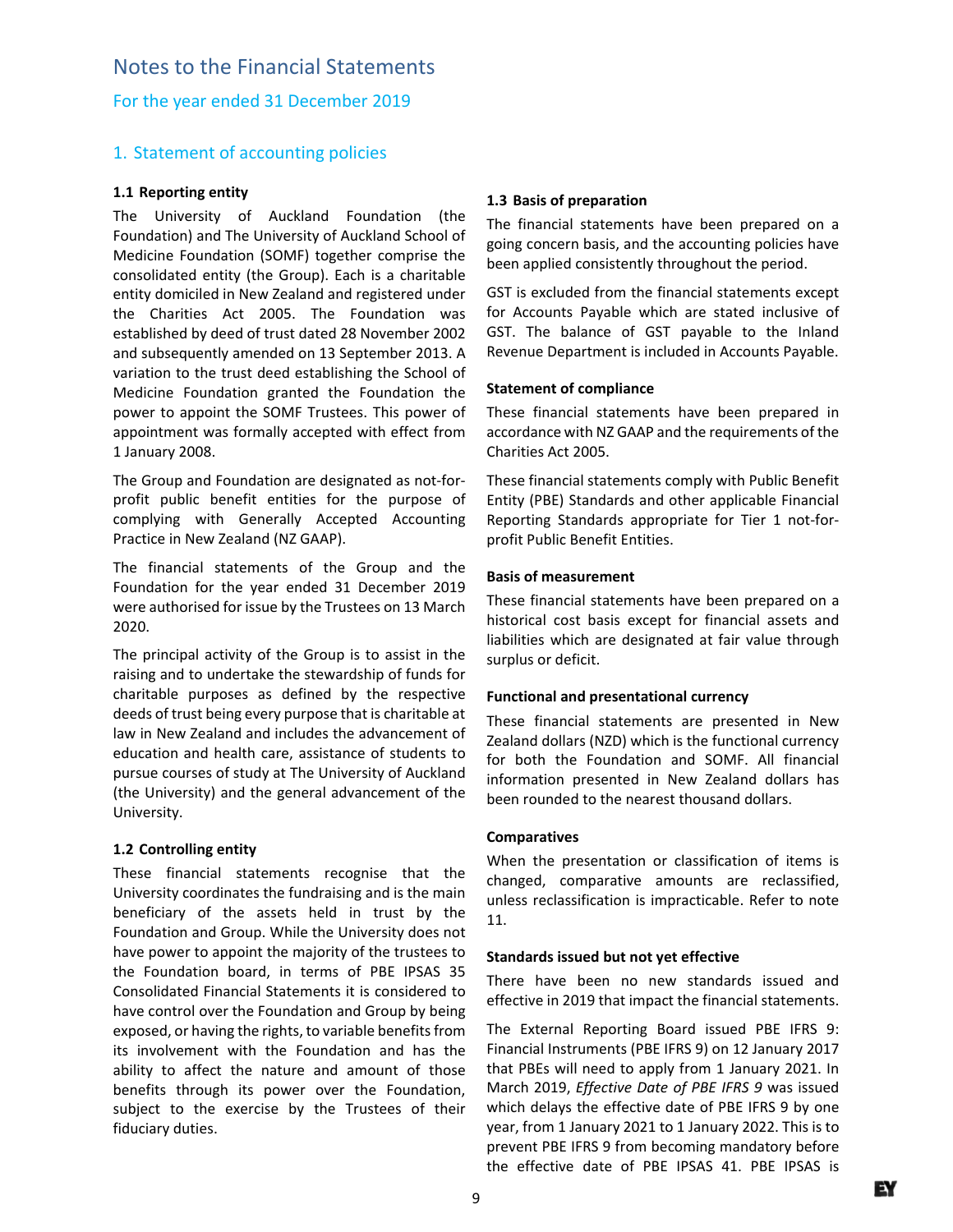effective for annual periods beginning on or after 1 January 2022. Early adoption is permitted. The impact of the adoption of this accounting standard has not yet been assessed.

The External Reporting Board also issued PBE FRS 48: Service Performance Reporting which is effective from 1 January 2021. The impact of the adoption of this accounting standard has not yet been assessed.

While there are other amendments issued and not yet effective, the Foundation and Group do not consider these to be relevant to the reporting entity and therefore no information has been disclosed about these amendments.

## **Changes in accounting policies**

There have been no changes in accounting policies.

## **Critical estimates and judgements**

The preparation of financial statements requires management to make judgements, estimates and assumptions that affect the application of policies and the reported amounts of assets, liabilities, income and expenses. Judgements that are material are the valuation and impairment of financial instruments described in notes 10.2 and 10.3. These critical estimates and judgements rely on the advice of the Group's investment advisor and fund managers.

Estimates and underlying assumptions are reviewed on an on‐going basis. Revisions to accounting estimates are recognised in the year in which the estimates are revised and in any future years affected.

## **1.4 Basis of consolidation**

The consolidated financial statements include the financial statements of the Foundation and its controlled entity, SOMF. Consistent accounting policies have been employed in the preparation and presentation of the consolidated financial statements. All material inter‐entity transactions and balances are eliminated on consolidation.

For financial reporting purposes the Foundation controls SOMF, as it has the power to appoint SOMF trustees and is appointed as the administrator and custodian of investments held by SOMF.

## **1.5 Significant accounting policies**

Significant accounting policies which are pervasive throughout the financial statements or where there is no dedicated note disclosure are set out below. Other significant accounting policies which are specific to certain transactions or balances are disclosed within the particular note to which they relate.

## **Exchange and non‐exchange transactions (as defined in PBE IPSAS standards)**

Exchange transactions are transactions in which the Group receives assets or services, or has liabilities extinguished, and directly gives approximately equal value to another entity in exchange. Revenue from exchange transactions is recognised at fair value of consideration received or receivable.

Non‐exchange transactions are those where the Group receives an inflow of resources but provides nominal (or nil) direct consideration in exchange. Revenue from non-exchange transactions is recognised at fair value upon receipt unless there are substantive conditions in the gift agreement. If there are substantive conditions, a gift return liability is initially recognised and revenue is subsequently recognised when the conditions are satisfied. A condition is a stipulation that specifies that the resource received is to be returned to the donor if it is not consumed in the way stipulated.

Most of the Group's transactions are non‐exchange in nature with the exception of the following transactions which are classified as exchange:

- Interest received
- Accounts payable

## **Income tax**

The Foundation and SOMF are registered as charitable entities under the Charities Act 2005 and are exempt from income tax.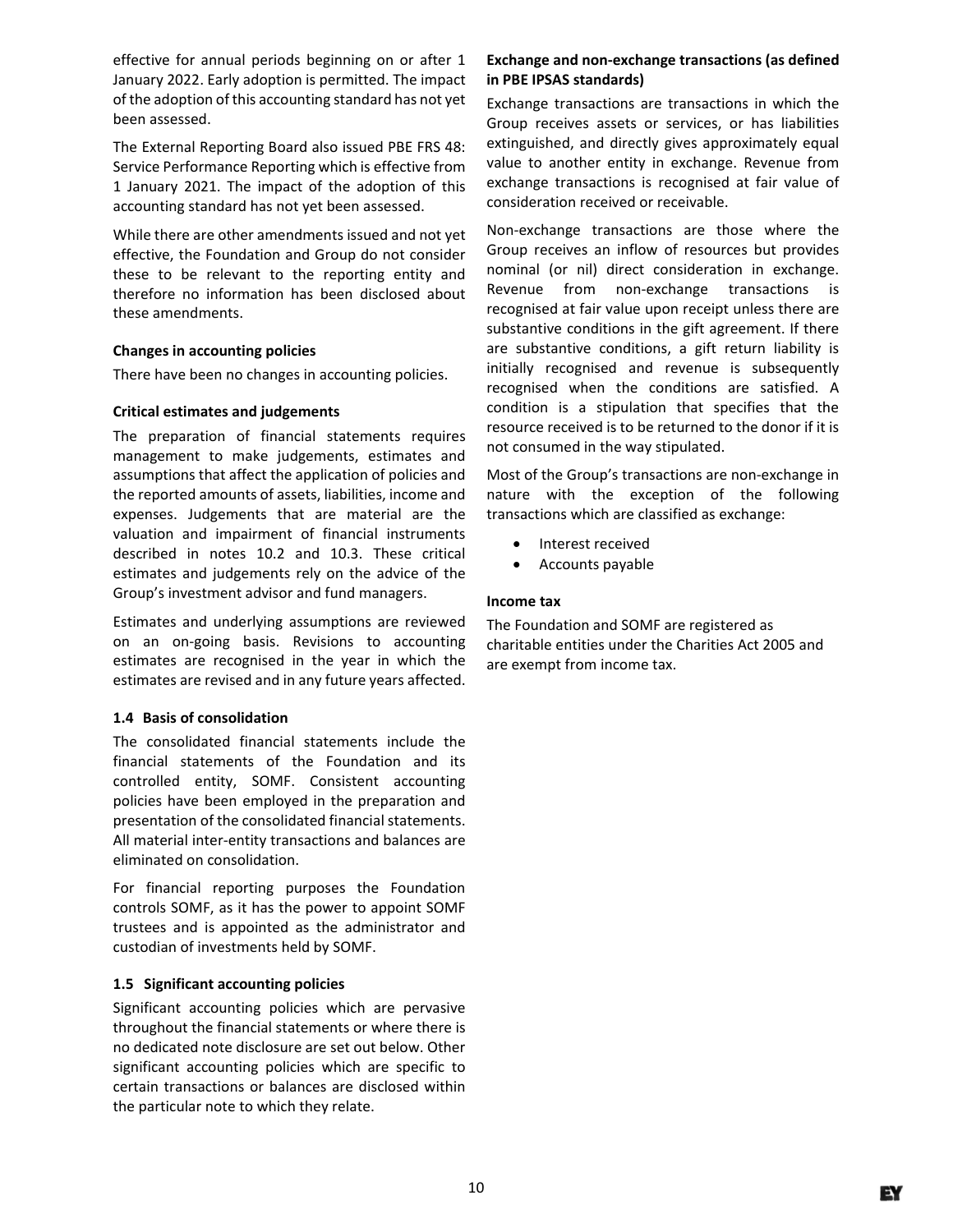## 2. Gifts and legacies

Gifts and legacies are recognised when the control of cash, financial assets or other donated assets passes to the Group. Donated assets are recognised at their fair value on the date of the donation.

An assessment is carried out on the nature of any stipulations attached to gifts and legacies received. Stipulations may be 'conditions' or 'restrictions', as those terms are defined in PBE IPSAS 23. Where there are specific conditions that require the Group to return the resources received if they are not utilised in the way stipulated this will result in the recognition of a liability that is subsequently recognised as revenue as and when the 'conditions' are satisfied. Gift and legacies with restrictions that do not specifically require the Group to return the resources received if they are not utilised in the way stipulated are recognised as restricted revenue upon receipt.

Gifts and legacies have been received during the financial year by the Group and the Foundation for the restricted purposes as detailed below:

|                                 | <b>Group</b> |        | <b>Foundation</b> |        |
|---------------------------------|--------------|--------|-------------------|--------|
|                                 | 2019         | 2018   | 2019              | 2018   |
| <b>Restricted purpose</b>       | \$'000       | \$'000 | \$'000            | \$'000 |
| Capital expenditure             | 1,486        | 156    | 108               | 150    |
| Academic staff compensation     | 6,365        | 4,180  | 960               | 346    |
| Fellowships                     | 2,085        | 2,218  | 1,098             | 1,208  |
| Programmes                      | 9,130        | 5,030  | 6,294             | 3,195  |
| Research                        | 5,777        | 23,916 | 865               | 10,824 |
| Scholarships and prizes         | 2,861        | 1,667  | 2,259             | 1,486  |
| Student projects                | 278          | 270    | 278               | 270    |
| Operating revenue               | 392          | 377    | 294               | 264    |
| Multiple restrictions           | 2,730        | 2,317  | 1,452             | 1,729  |
| <b>Total gifts and legacies</b> | 31,104       | 40.131 | 13,608            | 19,472 |

The classification 'multiple restrictions' represents funds that are restricted to more than one of the purpose categories as described above.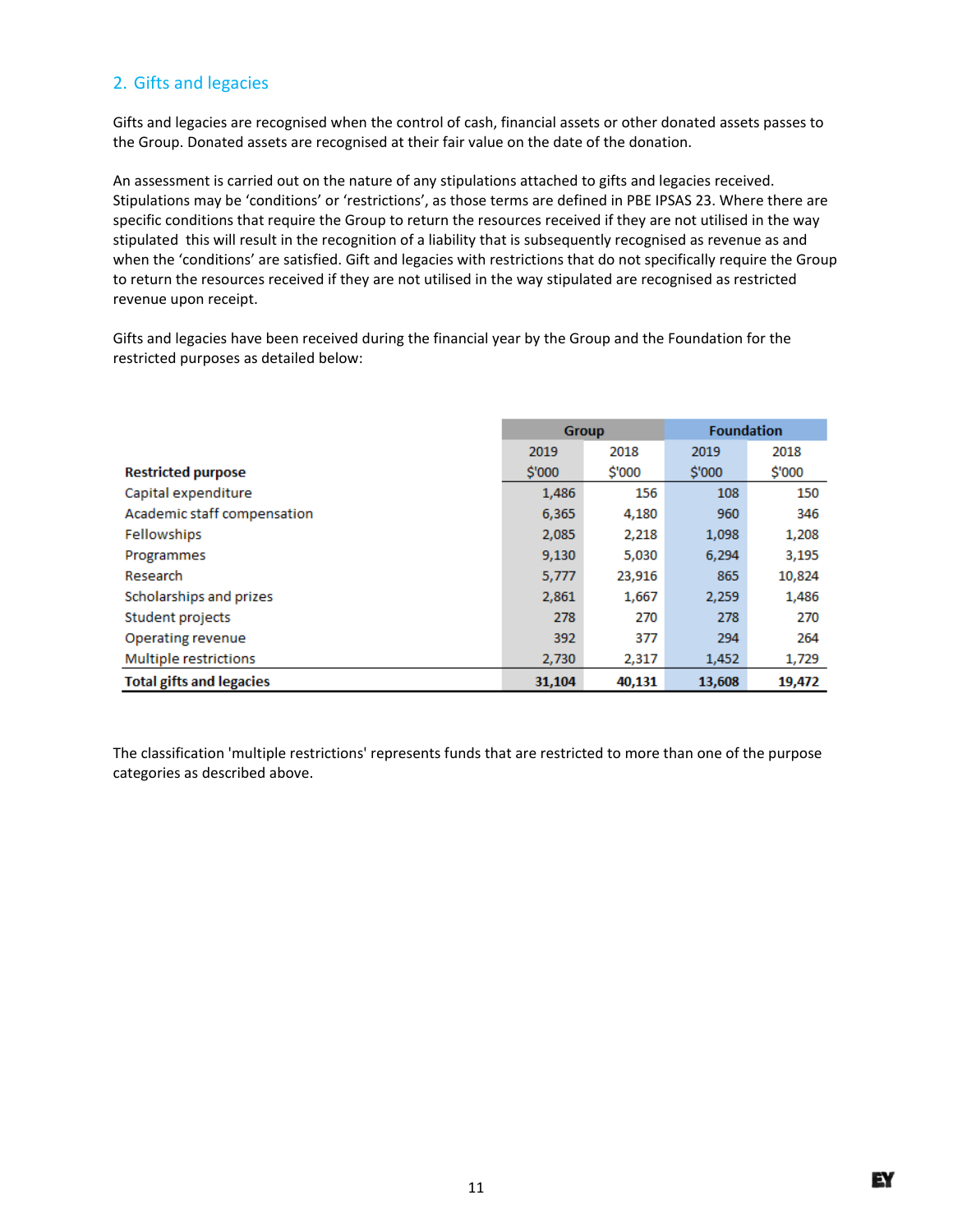## 3. Gain on investments

Gain on investments include:

- interest received from term deposits, Entrepreneurial Challenge investments and fixed interest investments which is recognised on an accrual basis using the effective interest rate method;
- the movement in the Net Asset Value (NAV) of the investments held with fund managers. This is comprised of distributions recognised on declaration date, interest, realised and unrealised gains/(losses) including foreign exchange; and
- the movement in the fair value of Entrepreneurial Challenge investments.

| Group  |        | <b>Foundation</b> |        |
|--------|--------|-------------------|--------|
| 2019   | 2018   | 2019              | 2018   |
| \$'000 | \$'000 | \$'000            | \$'000 |
| 2,860  | 3,023  | 1,900             | 2,147  |
| 32,045 | (905)  | 25,041            | (708)  |
|        | ٠      |                   |        |
| 34,907 | 2,118  | 26,943            | 1,439  |

## 4. Distributions and grants

Distributions and grants are recognised once the respective Trustees of the Foundation and SOMF have approved the grant applications from the beneficiary and donations/funds are available for distribution, and/or on payment of distributions and grants. Applications for funding are assessed to ensure that they are consistent with each entity's charitable purpose and the donors' intentions. A grants payable liability is recognised for any grants that have been approved by the Trustees but have yet to be paid to the beneficiary at year end.

|                                       | <b>Group</b> |        | <b>Foundation</b> |        |
|---------------------------------------|--------------|--------|-------------------|--------|
|                                       | 2019         | 2018   | 2019              | 2018   |
| <b>Restricted purpose</b>             | \$'000       | \$'000 | \$'000            | \$'000 |
| Capital expenditure                   | 1,011        | 999    | 52                | 999    |
| Academic staff compensation           | 3,820        | 1,422  | 1,017             | 888    |
| <b>Fellowships</b>                    | 2,303        | 2,517  | 825               | 1,662  |
| Programmes                            | 5,861        | 4,648  | 5,189             | 3,156  |
| Research                              | 14,146       | 9,295  | 7,139             | 3,163  |
| Scholarships and prizes               | 4,061        | 5,770  | 3,819             | 5,408  |
| Student projects                      | 287          | 139    | 287               | 136    |
| <b>Total distributions and grants</b> | 31,489       | 24,790 | 18,328            | 15,412 |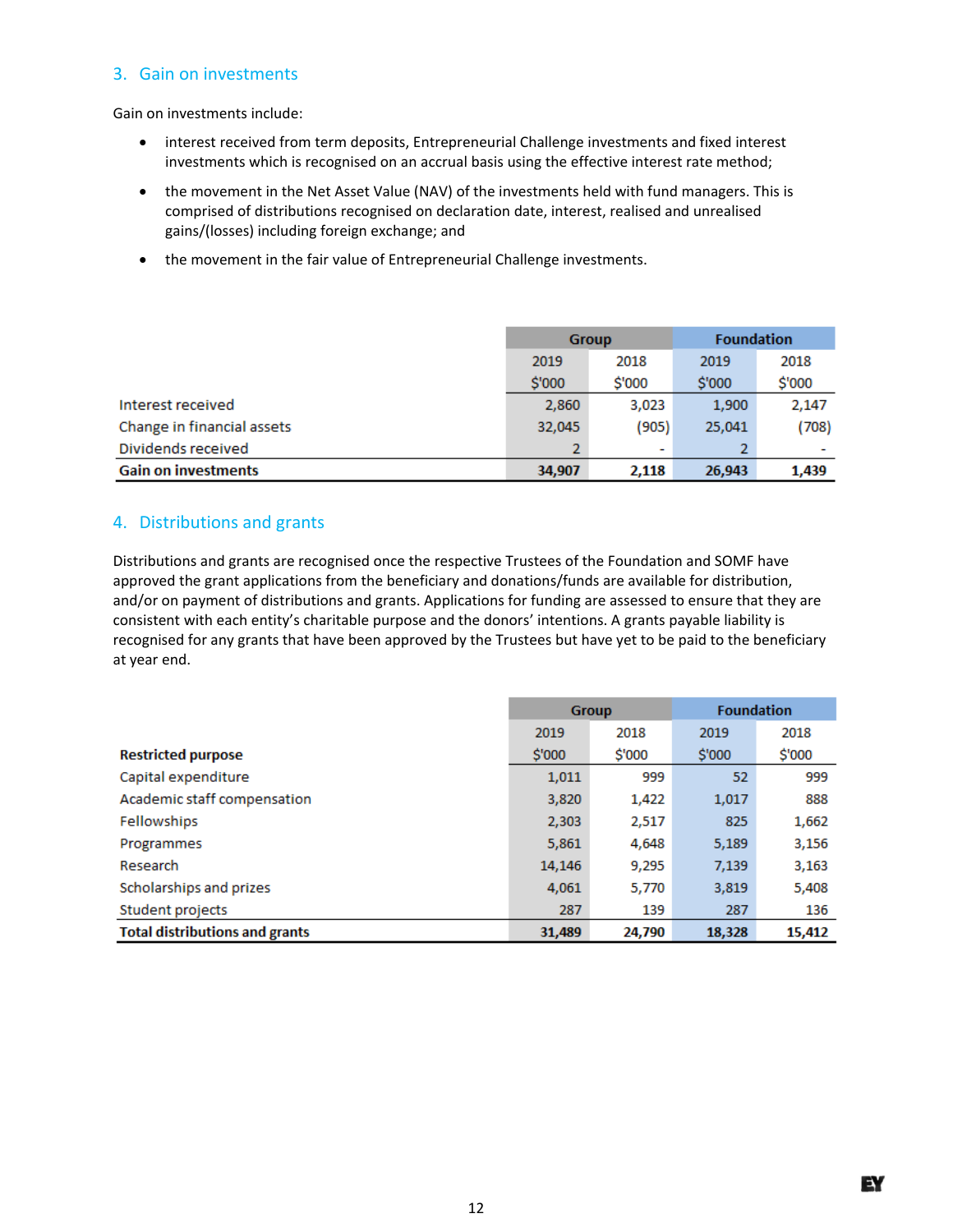## 5. Administration costs

Administration costs are funded by donations received for this purpose and investment income earned on funds held for operations.

|                                   | <b>Group</b> |        | <b>Foundation</b> |        |
|-----------------------------------|--------------|--------|-------------------|--------|
|                                   | 2019         | 2018   | 2019              | 2018   |
|                                   | \$'000       | \$'000 | \$'000            | \$'000 |
| Staff resources                   | 324          | 233    | 239               | 156    |
| Audit fees                        | 69           | 55     | 51                | 43     |
| Investment consultancy fees       | 199          | 73     | 150               | 55     |
| <b>Operating expenses</b>         | 21           | 38     | 13                | 26     |
| <b>Total administration costs</b> | 613          | 399    | 453               | 280    |

## 6. Capital management

The Foundation and Group's capital is its net assets which are held in trust for the purposes as outlined in note 7. The objective of managing capital is to ensure net assets are managed and accounted for in accordance with conditions imposed by the donors and to provide sufficient funding to support the intended activities of the beneficiaries. The trustees have employed prudent investment and spending policies for this purpose.

Compliance with donor imposed conditions and the Group's policies are monitored by the trustees and management. During the course of the year, the Group and Foundation were in compliance with these requirements.

## 7. Trust equity

Trust equity comprises funds held both as endowments and as current use funds for specific purposes as summarised below.

|                             | <b>Group</b> |         | <b>Foundation</b> |         |
|-----------------------------|--------------|---------|-------------------|---------|
|                             | 2019         | 2018    | 2019              | 2018    |
| <b>Restricted equity</b>    | \$'000       | \$'000  | \$'000            | \$'000  |
| Capital expenditure         | 529          | 195     | 109               | 195     |
| Academic staff compensation | 46,131       | 38,183  | 26,036            | 24,927  |
| Fellowships                 | 17,966       | 15,725  | 14,399            | 12,130  |
| Programmes                  | 27,562       | 25,089  | 21,514            | 20,090  |
| Research                    | 35,978       | 29,636  | 12,496            | 11,462  |
| Scholarships and prizes     | 63,387       | 55,160  | 60,012            | 52,996  |
| Student projects            | 895          | 902     | 871               | 850     |
| Multiple restrictions       | 65.048       | 58,697  | 57,618            | 51,472  |
| <b>Total trust equity</b>   | 257,496      | 223,587 | 193,055           | 174,122 |

The classification 'multiple restrictions' represents funds that are restricted to more than one of the purpose categories as described above.

Each application for funding is assessed to ensure consistency with the charitable purposes defined by the trust deed and the donor's intentions.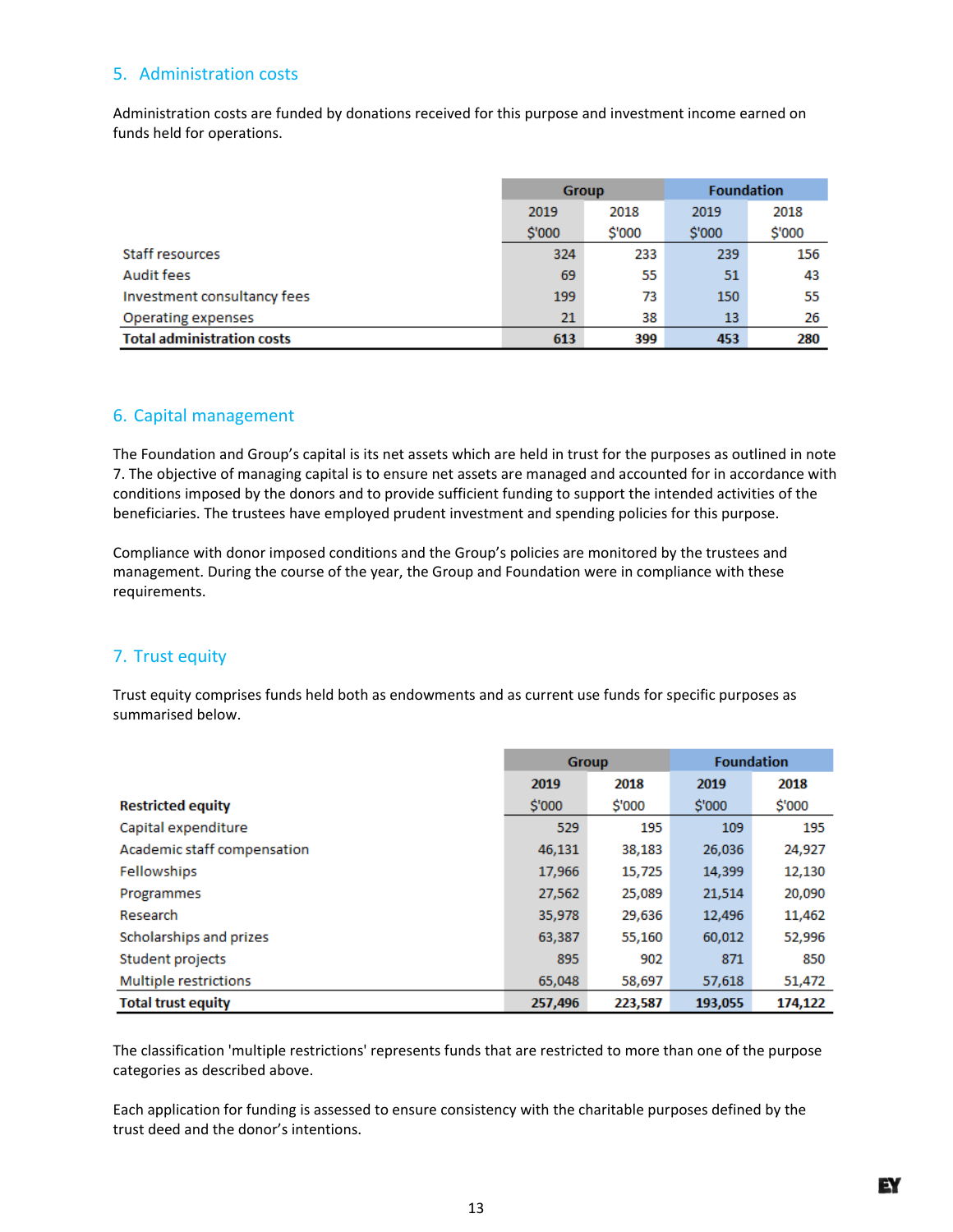## 8. Reconciliation of net surplus and net cash flow from operating activities

|                                                      | <b>Group</b>             |        | <b>Foundation</b> |        |
|------------------------------------------------------|--------------------------|--------|-------------------|--------|
|                                                      | 2019                     | 2018   | 2019              | 2018   |
|                                                      | \$'000                   | \$'000 | \$'000            | \$'000 |
| Net surplus for the year                             | 33,909                   | 17,210 | 21,770            | 5,369  |
|                                                      |                          |        |                   |        |
| Add/(less) non cash items:                           |                          |        |                   |        |
| Gifts in kind                                        | $\overline{\phantom{a}}$ | (40)   |                   | (40)   |
| Unrealised (gain)/loss on investments                | (31, 991)                | 896    | (25,003)          | 701    |
| Accrued interest on bank accounts and investments    | (419)                    | (116)  | (264)             | (180)  |
| Impairment/(reversal of impairment loss) on          |                          |        |                   |        |
| <b>Entrepreneurial Challenge investments</b>         |                          | (150)  |                   | (150)  |
|                                                      | (32, 410)                | 590    | (25, 267)         | 331    |
| Adjust for movements in other working capital items: |                          |        |                   |        |
| Increase/(decrease) in accounts payable              | (36)                     | 4      | (17)              | 5      |
| Increase/(decrease) in grants payable*               | 11,615                   | 6,491  | 8,026             | 4,529  |
|                                                      | 11,579                   | 6,495  | 8,009             | 4,534  |
| Net cash inflow/(outflow) from operating activities  | 13,078                   | 24,295 | 4,512             | 10,234 |

## 9. Related parties

The Foundation and SOMF are independent Charitable Trusts with the University being the controlling entity and the main beneficiary from their charitable activities.

The University Council appoints two of the 10 trustees of the Foundation. The appointed trustees at reporting date were Ms Cecilia Tarrant and Ms Sarah Roberts. Ms Cecilia Tarrant is a member of the University Council and Pro Chancellor.

A Licence to Use Logo agreement between the Foundation and the University grants the Foundation a licence of copyright to use the University's logo.

During 2016 the Trustees entered into an agreement with the University to transfer trusts and restricted equity totalling \$19.3m held by the University to the Foundation. The funding was previously held by the University for scholarships, awards and restricted purposes as stipulated by gift records. The Foundation in accordance with transfer agreements now holds the funds for the same purposes. The transfer was recognised directly in equity as a contribution from a controlling entity for financial reporting purposes.

Trustees provide their time to the Foundations' on a volunteer basis. The University annually donates administrative and associated services to assist the Group with its operations. In 2019 this donation was assessed for the Group and Foundation respectively as \$398k and \$294k (2018: \$377k and \$264k). This donation includes the salaries of key management personnel for the Group of \$81k (2018: \$80k) and Foundation \$61k (2018: \$53k).

During the year, the trustees approved grants to the University amounting to \$31.5m (2018: \$24.7m) for the Group and \$18.3m (2018: \$15.3m) for the Foundation. At reporting date grants payable to the University amounted to \$36.2m (2018: \$24.1m) for the Group and \$19.4m (2018: \$10.9m) for the Foundation.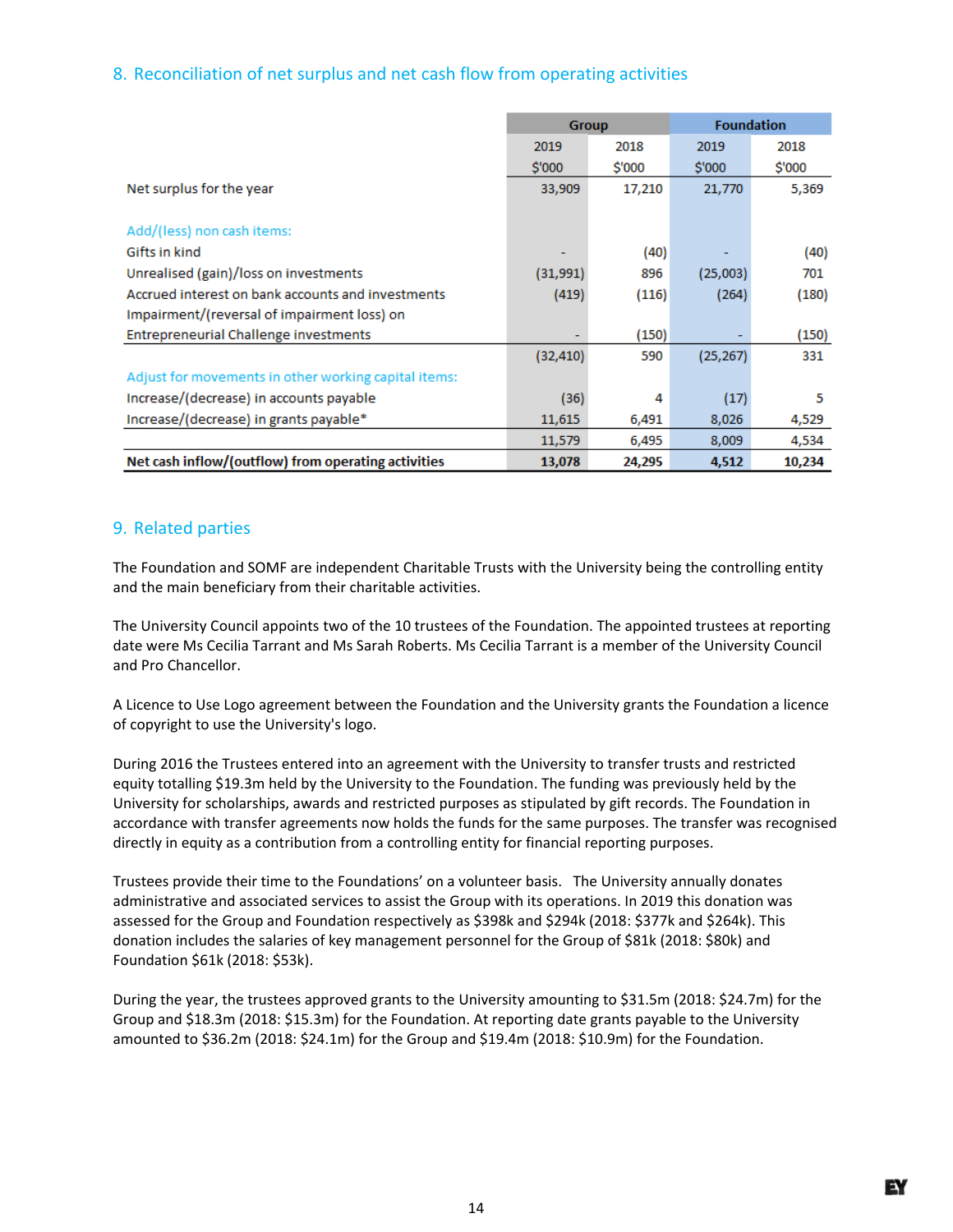## 9.0 Related parties (continued)

The Foundation was granted the power to appoint the SOMF trustees with the execution of the variation to the Trust Deed establishing SOMF. This power of appointment was formally accepted with effect from 1 January 2008. Professor John Fraser is the Dean of the Faculty of Medical and Health Sciences at the University of Auckland and a trustee on the SOMF board.

The Administration and Management Agreements between SOMF and the Foundation appointed the Foundation as administrator and custodian of investments held by SOMF in the Foundation's Current Use Investment Pool (CUIP) and Endowment Investment Pool (EIP). At reporting date the Foundation's CUIP and EIP investment pools held \$78.0m in custodial assets on behalf of SOMF (2018: \$61.3m).

There were no transfers of funds from SOMF to the Foundation in 2019 (2018: nil). In line with donors' intentions, the Foundation trustees approved the transfer of funds to SOMF of \$2.8m (2018: \$4k).

During the year ended 31 December 2019 the Group received gifts for charitable purposes from trustees totalling \$458k (2018: \$219k) and the Foundation received \$208k (2018: \$45k). No remuneration has been paid to trustees.

## 10. Financial Instruments

## 10.1 Financial instrument categories

The Group holds financial assets/liabilities in the following specified categories:

- Held to maturity investments;
- Loans and receivables;
- Financial assets/liabilities at fair value through surplus or deficit;
- Financial liabilities at amortised cost.

Financial assets and liabilities are recognised when the Foundation or SOMF becomes party to a financial contract. The classification depends on the purpose of the financial asset or liability and is determined at the time of initial recognition.

The carrying value is equivalent to the fair value for all financial assets and liabilities.

## *Held to maturity investments*

Held-to-maturity investments are non-derivative financial assets with fixed or determinable payments and fixed maturities that the Group has the positive intention and ability to hold to maturity. They are measured initially at fair value, and subsequently carried at amortised cost less impairment losses.

Held-to-maturity investments are Entrepreneurial Challenge investments. Entrepreneurial Challenge investments comprise loans to growth‐oriented small to medium sized New Zealand businesses that are managed and accounted for separately from the other investment activities of the Foundation. Successful investees are selected by a committee appointed by the Foundation's Trustees in association with the University's Vice Chancellor and Dean of the Business School. The Icehouse Limited manages both the Entrepreneurial Challenge and the investments, and provides quarterly reports to the Foundation including details of each investment, financial statements and the progress of each investee against their business plan. No new Entrepreneurial Challenge loans were issued in 2018 and 2019.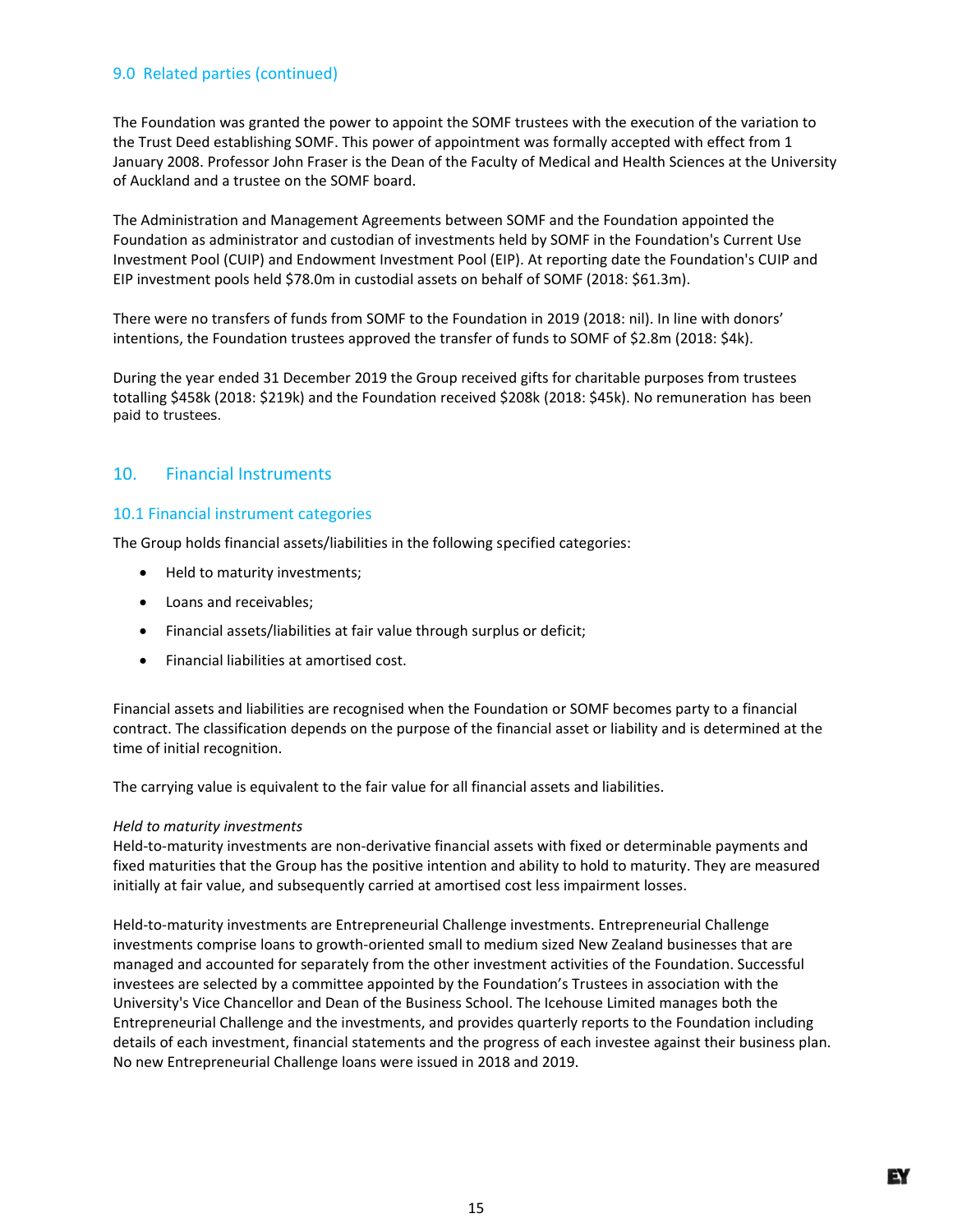## 10.1 Financial instrument categories (continued)

#### *Loans and receivables*

Loans and Receivables are non‐derivative financial assets with fixed or determinable payments that are not quoted in an active market. They are measured at amortised cost using the effective interest method less any impairment. Interest is recognised by applying the effective interest rate.

Loans and Receivables include cash and cash equivalents and bank term deposits. Cash and cash equivalents include cash on hand, deposits held on call with banks and other short term investments with original maturities of ninety days or less, which are readily convertible to known amounts of cash and subject to an insignificant risk of change in value. They form part of the Group's day to day cash management.

#### *Financial assets/liabilities at fair value through surplus or deficit*

The Group holds investments which have been designated as financial assets at fair value through surplus or deficit on initial recognition. These assets are stated at fair value and comprise of investments held in managed funds and foreign currency forward exchange contracts. Fair value is determined in the manner described in note 10.2. Any resultant gain or loss is recognised in the surplus or deficit in the statement of comprehensive revenue and expenses.

Foreign currency forward exchange contracts are entered into to reduce exposure to fluctuations in foreign currency denominated financial assets.

All foreign currency transactions during the year are accounted for using the exchange rate in effect at the date of the transaction. Foreign currency monetary and non‐monetary items are translated at the exchange rate at each reporting date. Realised and unrealised gains and losses on foreign currency are recognised in the statement of comprehensive revenue and expense in the period in which they arise.

#### *Financial liabilities measured at amortised cost*

Accounts payable and grants payable are measured at amortised cost using the effective interest rate method. Refer to note 9 for grants payable to related parties.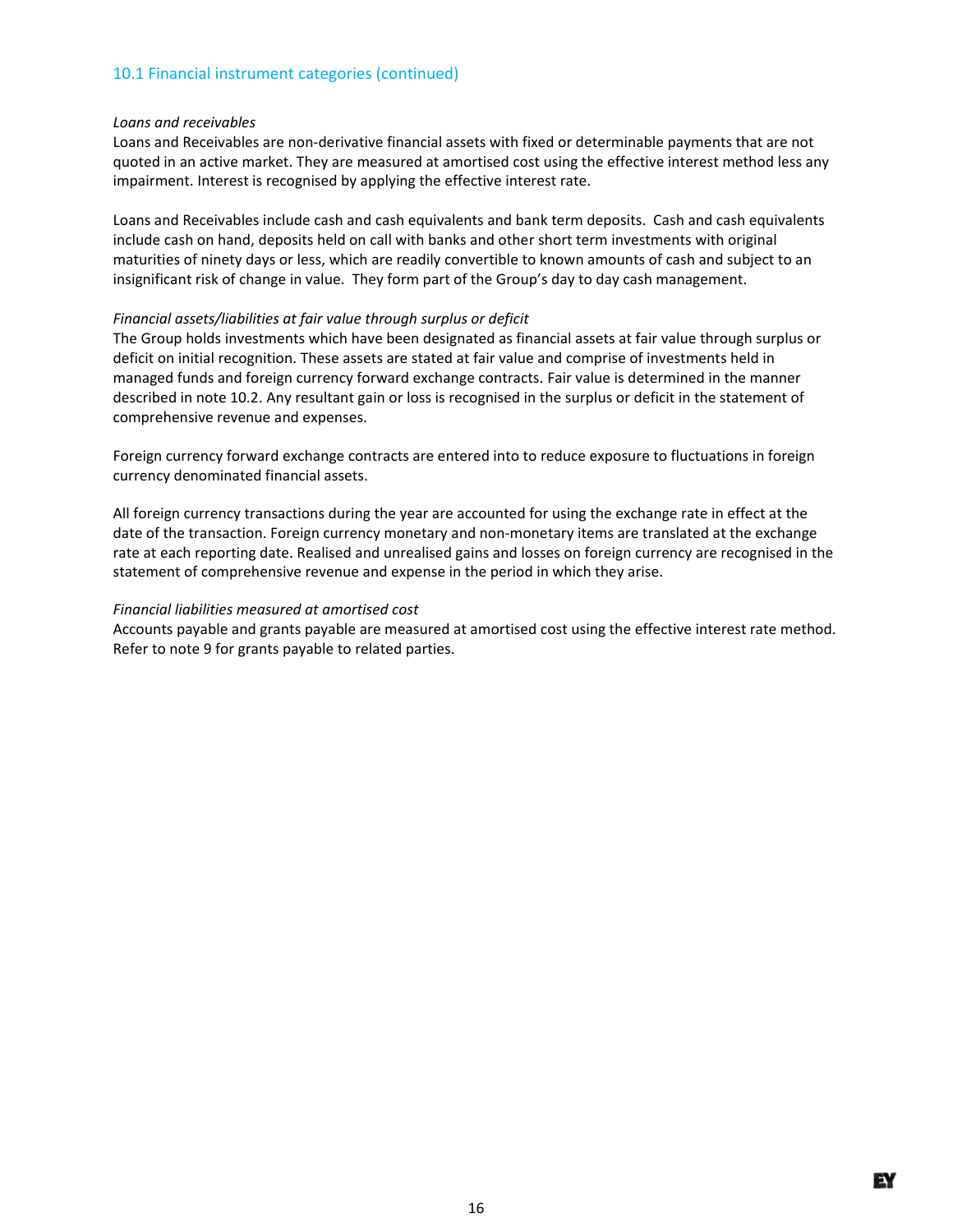## 10.1 Financial instrument categories (continued)

|                                                      | <b>Group</b> |         | <b>Foundation</b> |         |
|------------------------------------------------------|--------------|---------|-------------------|---------|
|                                                      | 2019<br>2018 |         | 2019              | 2018    |
|                                                      | \$'000       | \$'000  | \$'000            | \$'000  |
| <b>Financial Assets</b>                              |              |         |                   |         |
| At fair value through surplus or deficit             |              |         |                   |         |
| New Zealand fixed interest*                          | 42,167       | 40,193  | 29,236            | 29,674  |
| International fixed interest*                        | 14,784       | 13,703  | 11,355            | 10,825  |
| Australasian equities*                               | 28,954       | 22,364  | 22,239            | 17,668  |
| International equities*                              | 81,832       | 60,482  | 62,857            | 47,785  |
| Emerging markets*                                    | 15,322       | 12,563  | 11,769            | 9,925   |
| New Zealand property*                                | 15,964       | 13,197  | 12,262            | 10,426  |
| Private equity*^                                     | 12,983       | 6,520   | 10,173            | 5,340   |
| Derivative financial instruments**                   | 1,540        | 247     | 1,183             | 195     |
| Total at fair value through surplus                  | 213,546      | 169,269 | 161,074           | 131,838 |
|                                                      |              |         |                   |         |
| Held to maturity at amortised cost                   |              |         |                   |         |
| <b>Entrepreneurial Challenge investments</b>         |              | 175     |                   | 175     |
| Total held to maturity at amortised cost             |              | 175     |                   | 175     |
|                                                      |              |         |                   |         |
| Loans and receivables                                |              |         |                   |         |
| Cash and cash equivalents ***                        | 33,795       | 17,289  | 22,375            | 10,970  |
| Short term bank deposits ***                         | 22,138       | 23,534  | 12,771            | 15,787  |
| Long term bank deposits ***                          | 24,262       | 36,485  | 16,334            | 25,657  |
| <b>Total Loans and receivables</b>                   | 80,195       | 77,308  | 51,480            | 52,414  |
|                                                      |              |         |                   |         |
| <b>Financial Liabilities</b>                         |              |         |                   |         |
| At amortised cost                                    |              |         |                   |         |
| Accounts payable                                     | 69           | 105     | 69                | 86      |
| Grants payable                                       | 36,176       | 24,560  | 19,430            | 11,404  |
| <b>Total Financial liabilities at amortised cost</b> | 36,245       | 24,665  | 19,499            | 11,490  |

\* These assets are classified as managed investments in the statement of financial position.

\*\* Derivative financial instruments comprise of foreign currency forward contracts.

\*\*\* Comparative information has been reclassified to ensure consistency with current year presentation.

^ The Group and Foundation are limited partners in private equity partnerships which include commitments to make periodic contributions in future periods. At the reporting date, the future commitments for these investments totalled \$19.9m for the Group (2018: \$9.3m) and \$15.2m for the Foundation (2018: \$7.4m) over an estimated remaining life for the partnerships of nine years.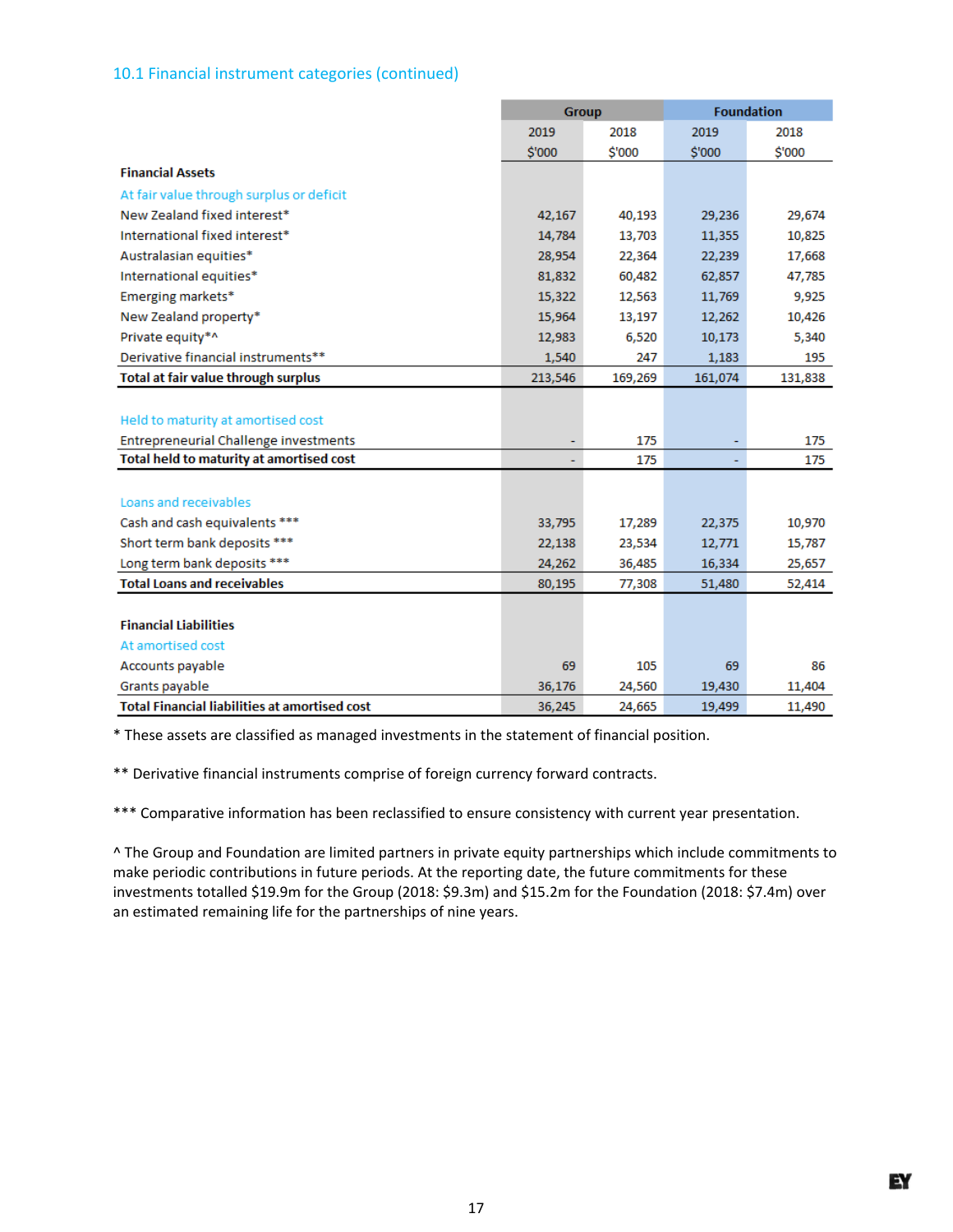## 10.2 Fair value measurement hierarchy

For those instruments recognised at fair value in the statement of financial position, fair values are based on the Net Asset Value (NAV) unit price excluding adjustments for buy/sell spreads as reported by the respective fund managers. The fund managers' assessments of NAV of the managed funds through which investments are held on behalf of the Foundation and Group use the following methods:

- Level 1: the fair value is calculated using quoted prices in active markets;
- Level 2: the fair value is calculated using inputs other than quoted prices included in Level 1 that are observable for the asset or liability either directly (as prices) or indirectly (derived from prices) in active markets and;
- Level 3: the fair value is an estimate using inputs for the asset or liability that are not based on observable market data.

There were no transfers between the different levels in 2019 (2018: nil).

|                                 | <b>Valuation Technique</b> |            |            |                   |
|---------------------------------|----------------------------|------------|------------|-------------------|
|                                 |                            | Market     | Non market |                   |
|                                 | Quoted                     | observable | observable | <b>Total fair</b> |
|                                 | market price               | inputs     | inputs     | value             |
|                                 | Level 1                    | Level 2    | Level 3    |                   |
|                                 | \$'000                     | \$'000     | \$'000     | \$'000            |
| Group 2019                      |                            |            |            |                   |
| New Zealand fixed interest      |                            | 42,167     |            | 42,167            |
| International fixed interest    |                            | 14,784     |            | 14,784            |
| Australasian equities           | 28,954                     |            |            | 28,954            |
| International equities          | 81,832                     |            |            | 81,832            |
| <b>Emerging markets</b>         |                            | 15,322     |            | 15,322            |
| New Zealand property            |                            | 15,964     |            | 15,964            |
| Private equity                  |                            |            | 12,983     | 12,983            |
| Derivative financial instrument |                            | 1,540      |            | 1,540             |
| <b>Total financial assets</b>   | 110,786                    | 89,777     | 12,983     | 213,546           |
|                                 |                            |            |            |                   |
|                                 |                            |            |            |                   |
| Group 2018                      |                            |            |            |                   |
| New Zealand fixed interest      |                            | 40,193     |            | 40,193            |
| International fixed interest    |                            | 13,703     |            | 13,703            |
| Australasian equities           | 22,364                     |            |            | 22,364            |
| International equities          | 42,541                     | 17,941     |            | 60,482            |
| <b>Emerging markets</b>         |                            | 12,563     |            | 12,563            |
| New Zealand property            |                            | 13,197     |            | 13,197            |
| Private equity                  |                            |            | 6,520      | 6,520             |
| Derivative financial instrument |                            | 247        |            | 247               |
| <b>Total financial assets</b>   | 64,905                     | 97,844     | 6,520      | 169,269           |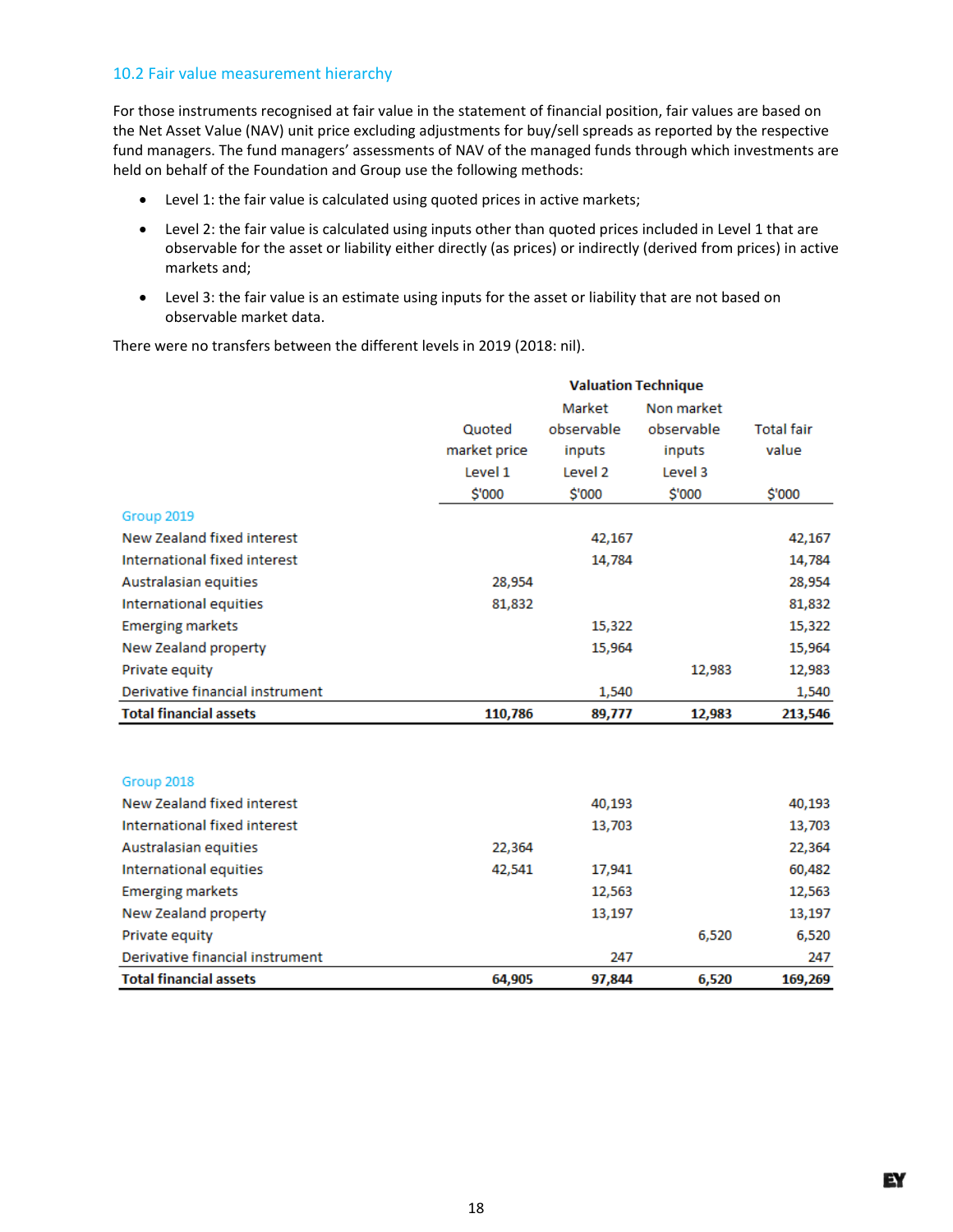## 10.2 Fair value measurement hierarchy (continued)

|                                 | <b>valuation rechnique</b>        |                                           |                                               |                            |
|---------------------------------|-----------------------------------|-------------------------------------------|-----------------------------------------------|----------------------------|
|                                 | Quoted<br>market price<br>Level 1 | Market<br>observable<br>inputs<br>Level 2 | Non market<br>observable<br>inputs<br>Level 3 | <b>Total fair</b><br>value |
|                                 | \$'000                            | \$'000                                    | \$'000                                        | \$'000                     |
| Foundation 2019                 |                                   |                                           |                                               |                            |
| New Zealand fixed interest      |                                   | 29,236                                    |                                               | 29,236                     |
| International fixed interest    |                                   | 11,355                                    |                                               | 11,355                     |
| Australasian equities           | 22,239                            |                                           |                                               | 22,239                     |
| International equities          | 62,857                            |                                           |                                               | 62,857                     |
| <b>Emerging markets</b>         |                                   | 11,769                                    |                                               | 11,769                     |
| New Zealand property            |                                   | 12,262                                    |                                               | 12,262                     |
| Private equity                  |                                   |                                           | 10,173                                        | 10,173                     |
| Derivative financial instrument |                                   | 1,183                                     |                                               | 1,183                      |
| <b>Total financial assets</b>   | 85,096                            | 65,805                                    | 10,173                                        | 161,074                    |
|                                 |                                   |                                           |                                               |                            |
| Foundation 2018                 |                                   |                                           |                                               |                            |
| New Zealand fixed interest      |                                   | 29,674                                    |                                               | 29,674                     |
| International fixed interest    |                                   | 10,825                                    |                                               | 10,825                     |
| Australasian equities           | 17,668                            |                                           |                                               | 17,668                     |
| International equities          | 33,611                            | 14,174                                    |                                               | 47,785                     |
| <b>Emerging markets</b>         |                                   | 9,925                                     |                                               | 9,925                      |
| New Zealand property            |                                   | 10,426                                    |                                               | 10,426                     |
| Private equity                  |                                   |                                           | 5,340                                         | 5,340                      |
| Derivative financial instrument |                                   | 195                                       |                                               | 195                        |
| <b>Total financial assets</b>   | 51,279                            | 75,219                                    | 5.340                                         | 131,838                    |

**Material Service State Manager** 

## **Valuation techniques with significant non‐observable inputs (level 3)**

Level 3 fair value is comprised of:

 Limited partnerships in private equity: the nature of these partnership interests is that distributions are received through the liquidation of the underlying assets of the partnership over its remaining life. The fair value of these investments has been estimated as the capital account balance with each partnership which includes an assessment of the net asset value from the managers of the underlying assets. The managers are required to adopt valuation methodologies that comply with fair value principles and industry best practice as set out in the guidelines issued by the International Private Equity and Venture Capital Valuation and European Private Equity and Venture Capital Association. The adherence to these guidelines is monitored by the partnership manager and investment consultant quarterly.

At reporting date these investments totalled \$12.2m (2018: \$5.7m) and \$9.3m (2018: \$4.5m) for the Group and Foundation respectively.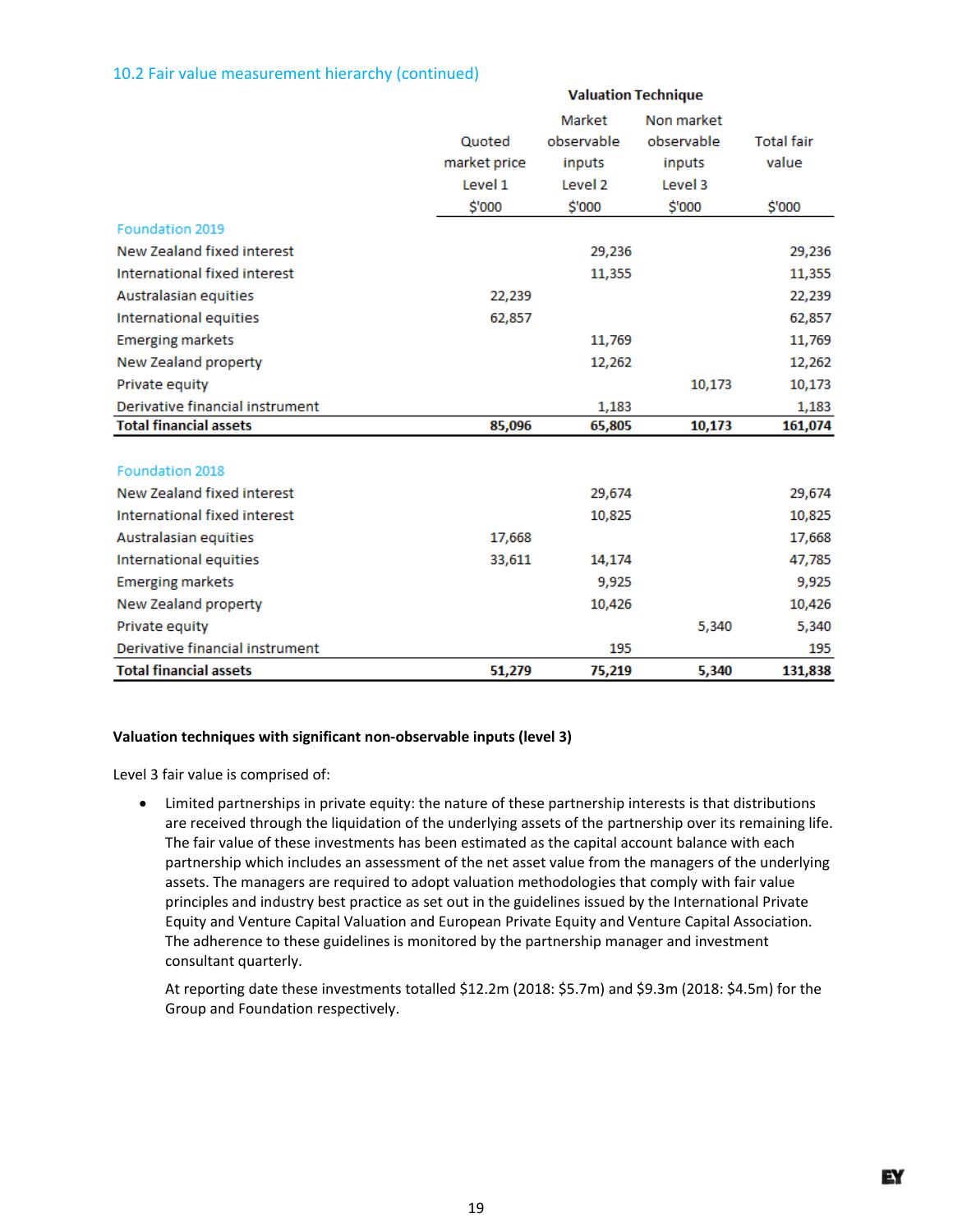## 10.2 Fair value measurement hierarchy (continued)

 Direct private equity investments acquired as a result of Entrepreneurial Challenge Loan conversions. The fair value of these investments have been estimated using the number of shares held and the last traded price.

At reporting date these investments totalled \$838k (2018: \$857k) for the Group and Foundation.

The following table provides a reconciliation of changes in the net fair value of private equity which are classified as level 3 in the fair value hierarchy:

|                                                 | <b>Group</b> |        | <b>Foundation</b> |        |
|-------------------------------------------------|--------------|--------|-------------------|--------|
|                                                 | 2019         | 2018   | 2019              | 2018   |
|                                                 | \$'000       | \$'000 | \$'000            | \$'000 |
| Balance at 1 January                            | 6,520        | 3,148  | 5,340             | 2,768  |
| Investments purchased                           | 6,516        | 3,171  | 4,882             | 2,411  |
| Distributions received                          | (586)        | (435)  | (439)             | (342)  |
| Gains/(losses) recognised in surplus or deficit | 533          | 636    | 390               | 503    |
| <b>Balance at 31 December</b>                   | 12,983       | 6,520  | 10,173            | 5,340  |

## 10.3 Impairment of financial assets

Financial assets other than those at fair value through surplus or deficit are assessed for indicators of impairment at each reporting date. Financial assets are impaired where there is objective evidence that, as a result of one or more events that have occurred after initial recognition of the financial asset, the estimated future cash flows of the investment has been adversely impacted. Objective evidence of impairment could include default or delinquency in interest or principal payments of Entrepreneurial Challenge loans, or it becomes probable an investee will enter bankruptcy or financial reorganisation.

Prior period impairments are reversed when there is objective evidence that events adversely impacting on future cash flows have improved.

Movements in the provision for Entrepreneurial Challenge investment impairment are as follows:

|                                            | <b>Group/Foundation</b> |        |
|--------------------------------------------|-------------------------|--------|
|                                            | 2019                    | 2018   |
|                                            | \$'000                  | \$'000 |
|                                            |                         |        |
| Balance as at 1 January                    | (615)                   | (765)  |
| Additional provisions made during the year | (39)                    | (30)   |
| Provisions reversed during the year        |                         | 180    |
| <b>Balance as at 31 December</b>           | (654)                   | (615)  |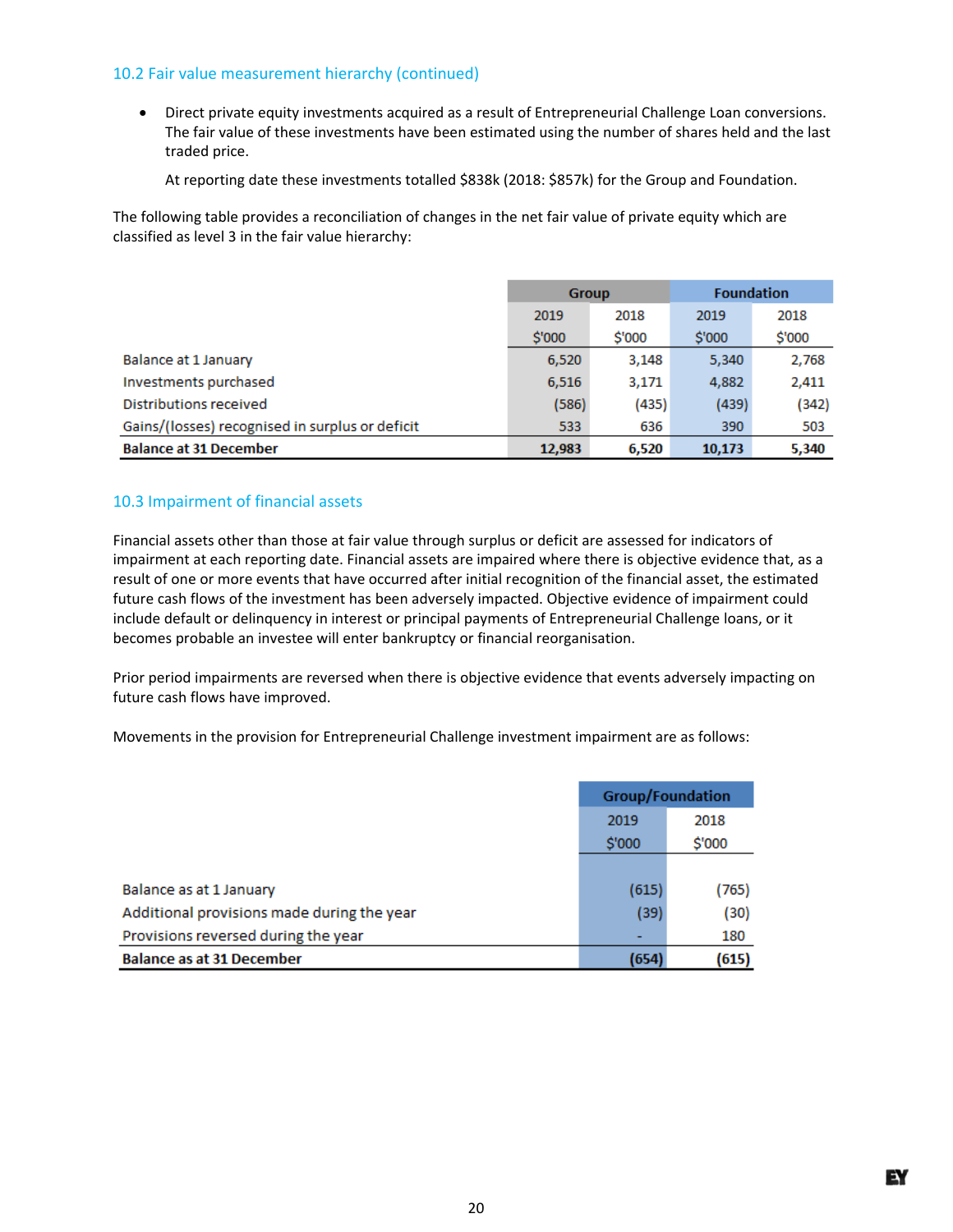## 10.4 Risks associated with financial instruments

The Foundation and Group are exposed to a variety of financial risks, which arise from investment in financial assets (i.e. credit risk, market risk and liquidity risk).

Investments are made in accordance with the Group's Strategic Asset Allocation policies in two diversified portfolios of financial assets, the Current Use Investment Pool (CUIP) and Endowment Investment Pool (EIP). These asset allocations recognise the risks and expected returns associated with the nature of the investments held. CUIP consists of funding required in the short term and holds investments in highly liquid assets such as bank term deposits while the EIP is invested for the long term in growth and income assets.

The Trustees have established a series of policies to manage the risks associated with each investment portfolio. These are detailed in Statements of Investment Policy and Objectives (SIPO) for the respective Pools and are implemented through:

- A diversified and non-correlated range of investments across traditional and alternative classes;
- The use of a multi-fund manager approach to investments in the portfolios;
- The quarterly monitoring of fund managers' compliance with investment mandates and the SIPO by the Group's investment advisor.

## **Credit risk**

Credit risk is the risk that counterparties will default on their contractual obligations to the Group. To reduce credit exposure the Group has invested in diversified asset classes and within each of these classes there is a maximum limit that can be invested in any one institution or entity.

Cash and cash equivalents, bank term deposits and accounts receivable, are managed by the Foundation. Credit risk is managed by restricting cash and term deposits to New Zealand registered banks with a credit rating of at least Standard and Poor's A or Moody's A2. The credit ratings are monitored periodically.

New Zealand and International fixed interest securities are managed by fund managers who adopt risk management procedures aimed at limiting credit risk exposure. Their portfolios are monitored for compliance with the individual mandate requirements of each investment class.

## **Market risk**

#### *Currency risk*

Currency risk is the risk that the fair value or future cash flows of a financial asset will fluctuate due to changes in foreign currency exchange rates.

The Group holds a diversified portfolio of international fixed interest and equities investments through managed funds in the EIP. These investments are denominated in foreign currencies and accordingly are exposed to currency risk. In accordance with the EIP SIPO forward contracts have been entered into to hedge specific proportions of the currency risk. The SIPO restricts the total exposure to foreign currency to 30% of the portfolio's asset value.

#### *Interest rate risk*

Interest rate risk arises from the possibility that changes in interest rates will affect future cash flows or the fair value of financial assets. The Group's exposure to the risk of changes in market interest rates relates primarily to the investment in New Zealand and international fixed interest bonds. This risk is managed through applying maximum limits to approved counterparties to mitigate concentration of interest rate risk.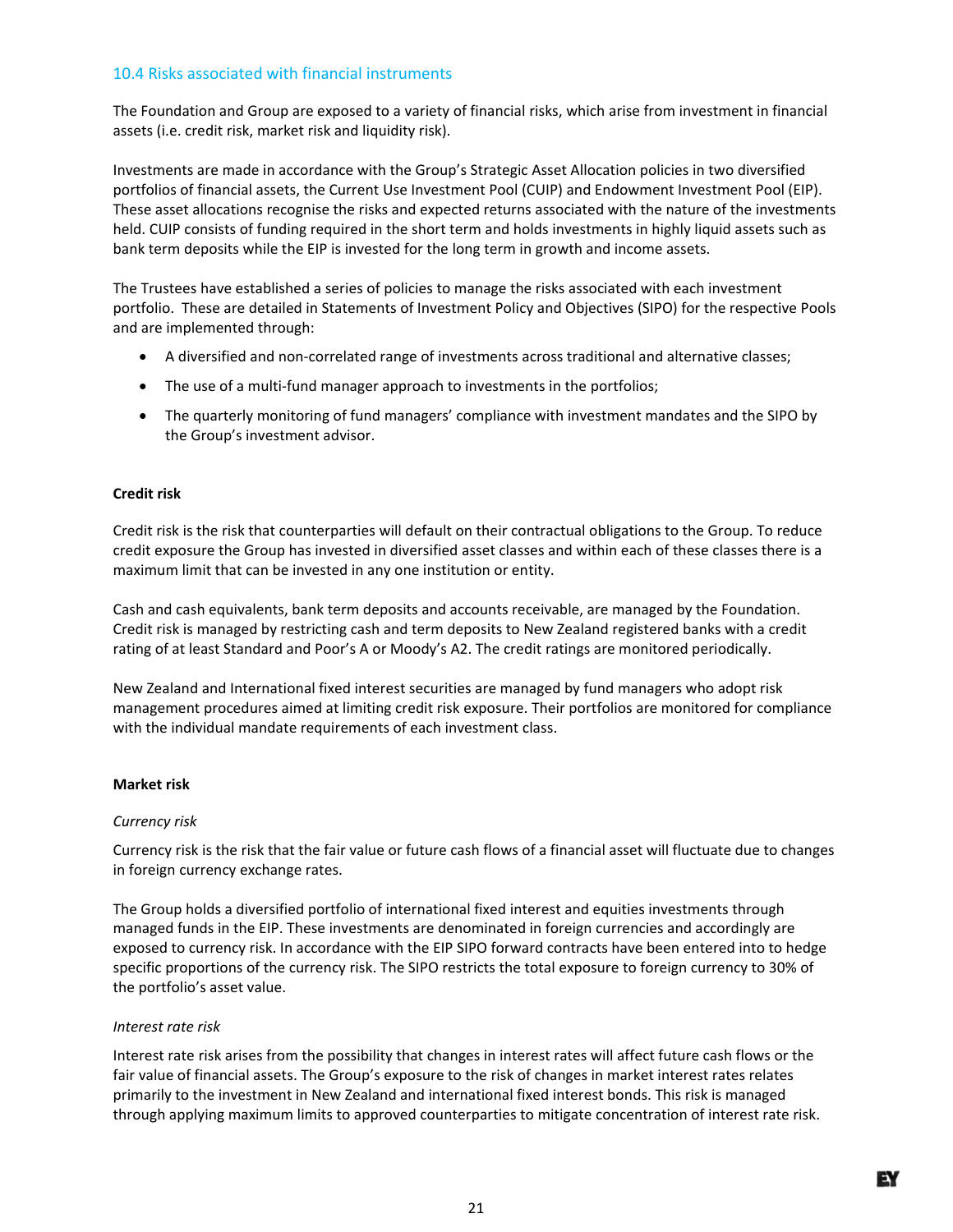## 10.4 Risks associated with financial instruments (continued)

## *Price risk*

Other price risk is the risk that the fair value or future cash flows of financial assets will fluctuate because of changes in market prices (other than those arising from currency risk or interest rate risk). The Group's investment policies acknowledge that the market prices of financial assets will fluctuate. Risk is minimised by ensuring that investment activities are undertaken in accordance with established mandated limits and the investment strategies set out in the SIPO.

## **Liquidity risk**

Liquidity risk is the risk that the Group will be unable to meet its obligations as they fall due. Liquidity requirements are managed by managing the cash flows of granting activities and the duration of term deposits. In general the timing of grant obligations is at the discretion of the Group and they are not contractual obligations.

## **Sensitivity Analysis**

Cash

Value at risk analysis (VaR) is a tool used to measure the market risk exposure of an investment portfolio. The VaR of a portfolio estimates the potential loss that may arise over a given holding period from an adverse market movement within a specified probability (confidence) level. The VaR analysis is a statistically defined, probability‐based approach that takes into account market volatilities as well as risk diversification by recording offsetting asset class exposures and correlations between asset classes.

The VaR model used by the Group reflects that at a 95% confidence level there is a 5.0% probability over a one year period (i.e. one year in twenty probability) that the portfolio will perform in line or worse than the stated VaR. The VaR of the Group's total investment portfolio at 31 December 2019 is estimated at 6.41% (2018: 5.47%), the estimated impact of which represents a potential loss of \$18.5m (2018: \$13.2m). The VaR of the Foundation's total investment portfolio at 31 December 2019 is estimated at 7.11% (2018: 5.92%), the estimated impact of which represents a potential loss of \$14.7m (2018: \$10.8m).

Real **Implied Real** Arithmetic Standard **Range Contains 50%** Compound of 25-Year Periods<sup>1</sup> Return Deviation Return **Australasian Equity**  $6.0$ 18.0  $\overline{3.7}$  $8.4$  $4.5$ **Developed Market Equity**  $7.0$ 18.0  $4.7$  $9.4$  $5.5$ ä, 26.3  $6.5$ **Emerging Market Equity**  $9.5$  $6.2$  $\blacksquare$ 12.9  $7.4$ **Private Equity**  $10.0$ 24.4  $6.9$ ä,  $13.2$ **Real Estate**  $7.0$  $21.1$  $4.3$  $9.8$  $5.0$ ä, New Zealand Government Bonds 30  $70$  $2.1$ 39  $28$ Developed Market Government Bonds  $3.0$  $13.3$  $1.3$ 4.8  $2.2$  $2.0$ **Term Deposits**  $2.0$  $2.0$  $1.7$  $2.3$ 

This VaR analysis is performed by the Group's investment advisor, Cambridge Associates, and is based on the following underlying asset class assumptions:

The relative portfolio weightings utilised for the Group's VaR calculation are as at 31 December 2019. The portfolio weights are calculated from the Group's underlying asset class exposure as at 31 December 2019. In cases where cash assets were held within an investment sector these assets have been judged as likely to be invested in that asset class and so included as an exposure to that asset class.

 $2.0$ 

 $0.7$ 

 $1.3$ 

 $1.0$ 

 $1.0$ 

While VaR is an important tool for measuring market risk, the assumptions on which the model is based give rise to some limitations, including the following:

- asset class assumptions used are equilibrium assumptions and designed as inputs to mean‐variance analysis and therefore may not capture the risk of possible extreme adverse market movements;
- VaR using a 95% confidence level does not reflect the extent of losses beyond that percentile.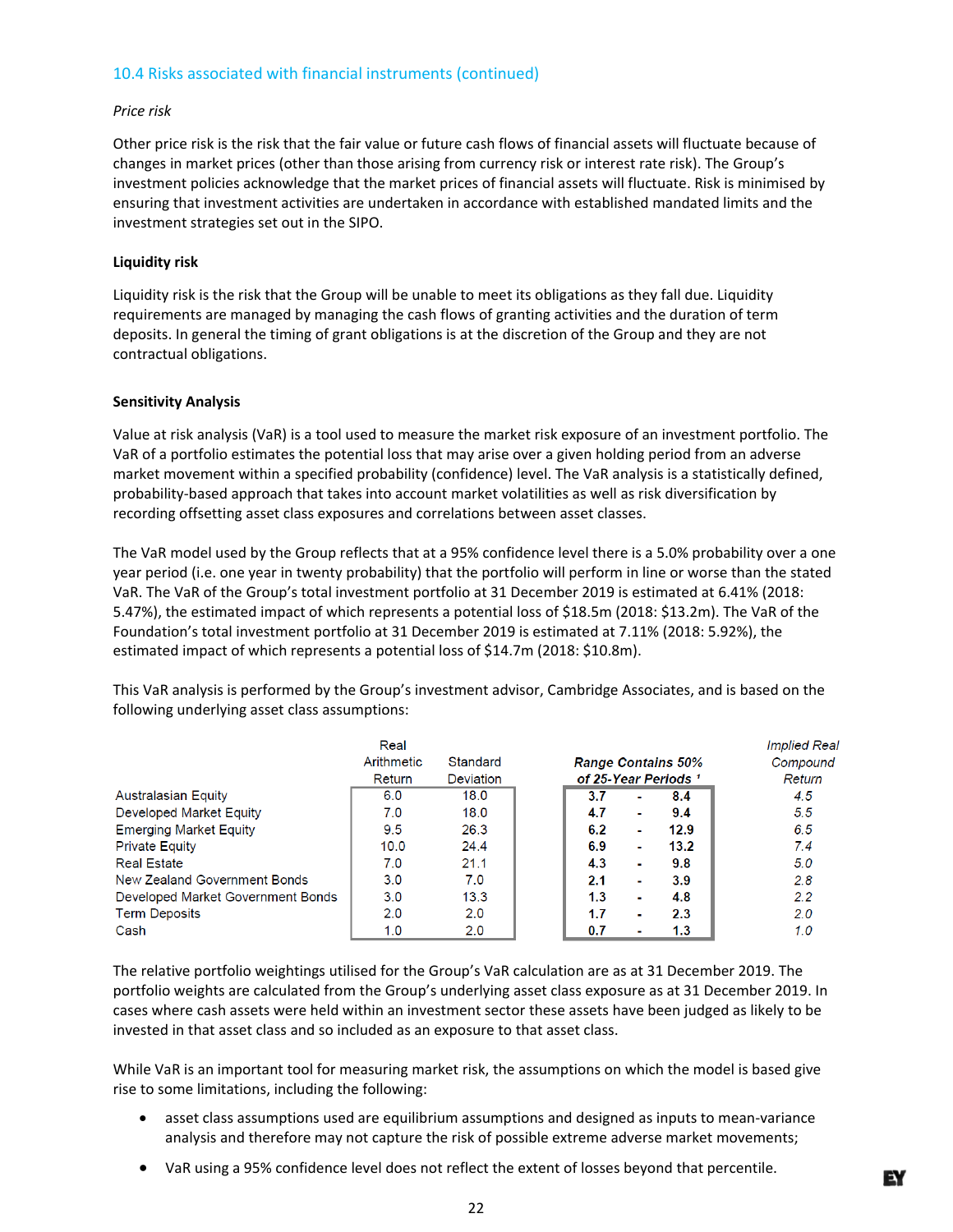# 11. Reclassification of comparative figures

Certain comparative information has been reclassified to ensure consistency with the current year presentation. This has been highlighted in the relevant notes.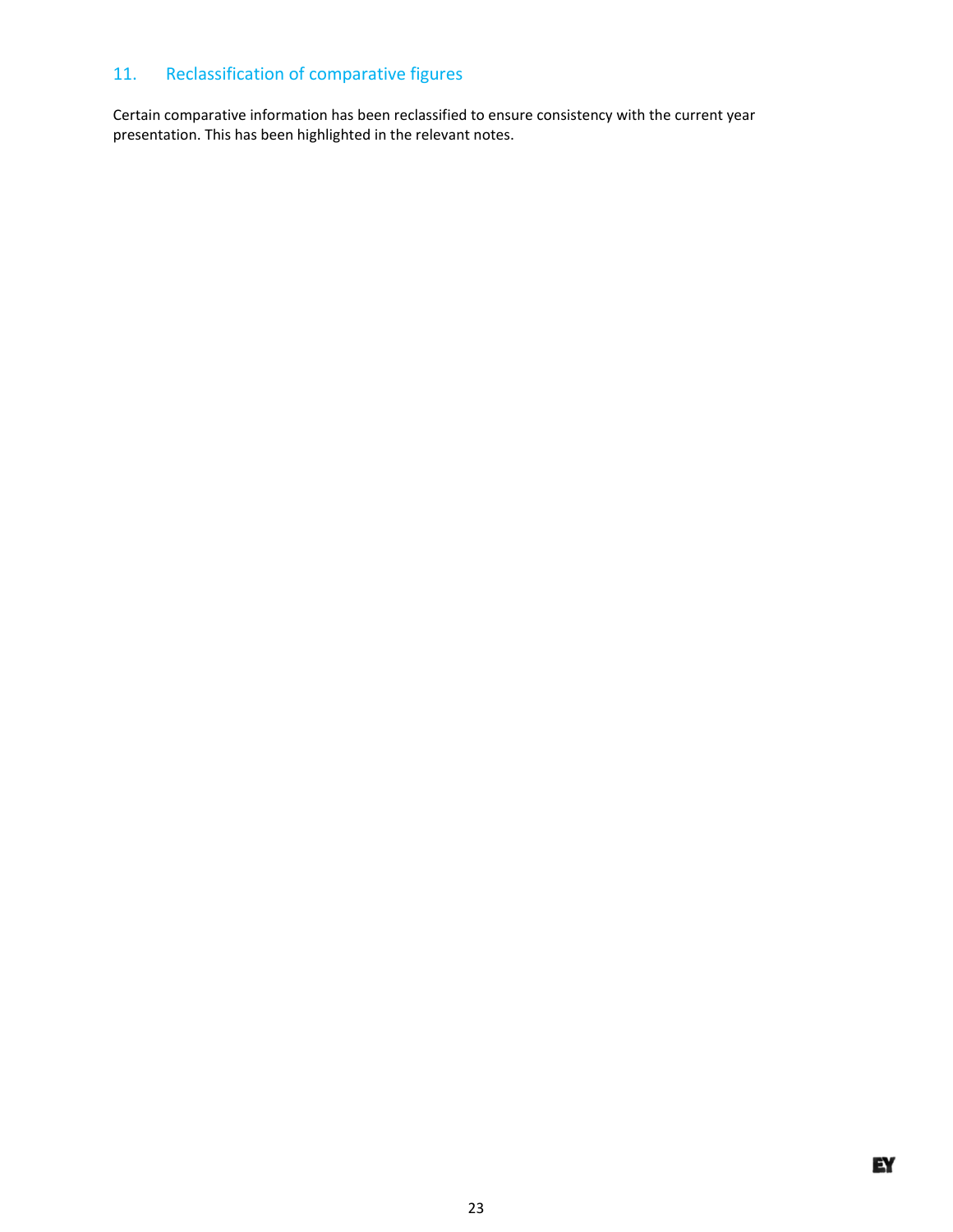

## **INDEPENDENT AUDITOR'S REPORT**

## **TO THE TRUSTEES OF THE UNIVERSITY OF AUCKLAND FOUNDATION'S FINANCIAL STATEMENTS FOR THE YEAR ENDED 31 DECEMBER 2019**

The Auditor-General is the auditor of The University of Auckland Foundation (the Trust). The Auditor-General has appointed me, Susan Jones, using the staff and resources of Ernst & Young, to carry out the audit of the financial statements of the Trust on his behalf.

## **Opinion**

We have audited the financial statements of the Trust on pages 5 to 23, that comprise the consolidated statement of financial position as at 31 December 2019, the consolidated statement of comprehensive revenue and expenses, statement of changes in equity and statement of cash flows for the year ended on that date and the notes to the financial statements including a summary of significant accounting policies and other explanatory information.

In our opinion, the financial statements of the Trust:

- present fairly, in all material respects:
	- ► its financial position as at 31 December 2019; and
	- ► its financial performance and cash flows for the year then ended; and
- comply with generally accepted accounting practice in New Zealand in accordance with Public Benefit Entity International Public Sector Accounting Standards.

Our audit was completed on 19 March 2020. This is the date at which our opinion is expressed.

The basis for our opinion is explained below. In addition, we outline the responsibilities of the Trustees and our responsibilities relating to the financial statements, we comment on other information and we explain our independence.

## **Basis for our opinion**

We carried out our audit in accordance with the Auditor-General's Auditing Standards, which incorporate the Professional and Ethical Standards and the International Standards on Auditing (New Zealand) issued by the New Zealand Auditing and Assurance Standards Board. Our responsibilities under those standards are further described in the Responsibilities of the auditor section of our report.

We have fulfilled our responsibilities in accordance with the Auditor-General's Auditing Standards.

We believe that the audit evidence we have obtained is sufficient and appropriate to provide a basis for our opinion.

## **Responsibilities of the Trustees for the financial statements**

The Trustees are responsible on behalf of the Trust for preparing financial statements that are fairly presented and that comply with generally accepted accounting practice in New Zealand.

The Trustees are responsible for such internal control as they determine is necessary to enable the preparation of financial statements that are free from material misstatement, whether due to fraud or error.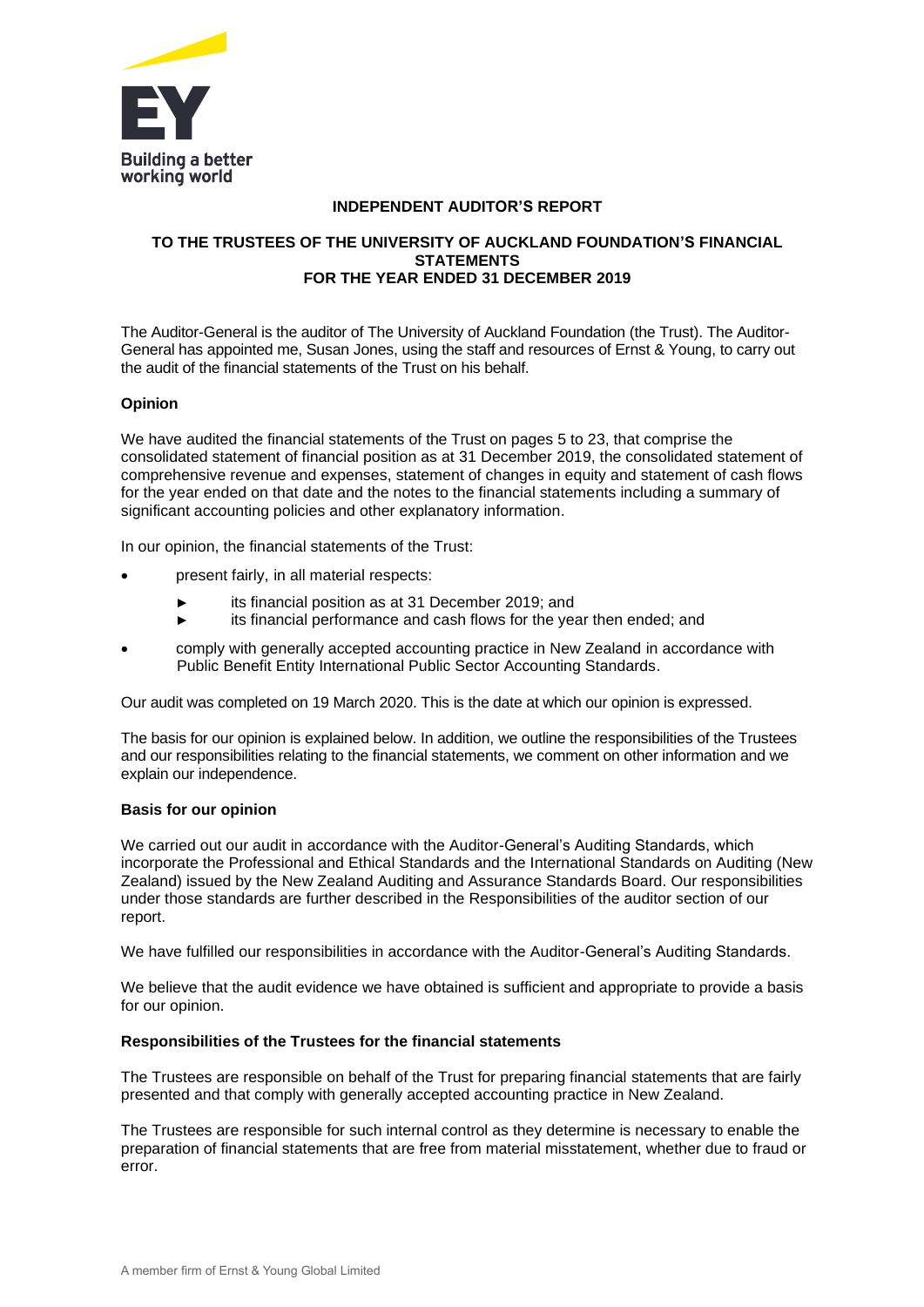

In preparing the financial statements, the Trustees are responsible on behalf of the Trust for assessing the Trust's ability to continue as a going concern. The Trustees are also responsible for disclosing, as applicable, matters related to going concern and using the going concern basis of accounting, unless the Trustees intend to liquidate the Trust or to cease operations, or have no realistic alternative but to do so. The Trustees' responsibilities arise from clause 20 of the Trust Deed of the Trust.

## **Responsibilities of the auditor for the audit of the financial statements**

Our objectives are to obtain reasonable assurance about whether the financial statements, as a whole, are free from material misstatement, whether due to fraud or error, and to issue an auditor's report that includes our opinion.

Reasonable assurance is a high level of assurance, but is not a guarantee that an audit carried out in accordance with the Auditor-General's Auditing Standards will always detect a material misstatement when it exists. Misstatements are differences or omissions of amounts or disclosures, and can arise from fraud or error. Misstatements are considered material if, individually or in the aggregate, they could reasonably be expected to influence the decisions of readers taken on the basis of these financial statements.

We did not evaluate the security and controls over the electronic publication of the financial statements.

As part of an audit in accordance with the Auditor-General's Auditing Standards, we exercise professional judgement and maintain professional scepticism throughout the audit. Also:

- We identify and assess the risks of material misstatement of the financial statements, whether due to fraud or error, design and perform audit procedures responsive to those risks, and obtain audit evidence that is sufficient and appropriate to provide a basis for our opinion. The risk of not detecting a material misstatement resulting from fraud is higher than for one resulting from error, as fraud may involve collusion, forgery, intentional omissions, misrepresentations, or the override of internal control.
- We obtain an understanding of internal control relevant to the audit in order to design audit procedures that are appropriate in the circumstances, but not for the purpose of expressing an opinion on the effectiveness of the Trust's internal control.
- We evaluate the appropriateness of accounting policies used and the reasonableness of accounting estimates and related disclosures made by the Trustees.
- We conclude on the appropriateness of the use of the going concern basis of accounting by the Trustees and, based on the audit evidence obtained, whether a material uncertainty exists related to events or conditions that may cast significant doubt on the Trust's ability to continue as a going concern. If we conclude that a material uncertainty exists, we are required to draw attention in our auditor's report to the related disclosures in the financial statements or, if such disclosures are inadequate, to modify our opinion. Our conclusions are based on the audit evidence obtained up to the date of our auditor's report. However, future events or conditions may cause the Trust to cease to continue as a going concern.
- We evaluate the overall presentation, structure and content of the financial statements, including the disclosures, and whether the financial statements represent the underlying transactions and events in a manner that achieves fair presentation.
- We obtain sufficient appropriate audit evidence regarding the financial statements of the entities or business activities within the Trust to express an opinion on the consolidated financial statements. We are responsible for the direction, supervision and performance of the Trust audit. We remain solely responsible for our audit opinion.